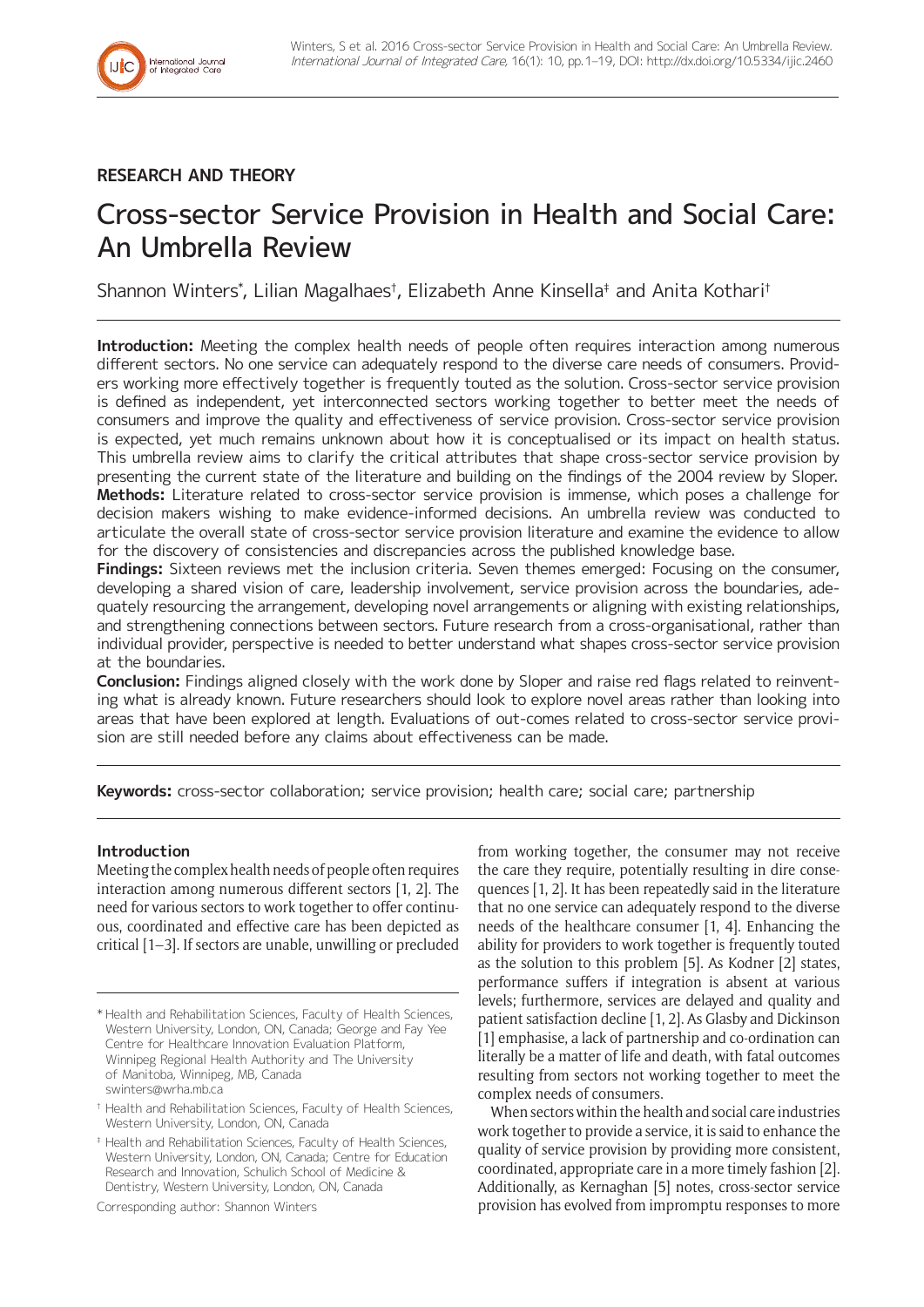concerted and planned approaches to increasing efficiency, effectiveness and responsiveness of organisations. Moreover, Koder [2] indicated that cross-sector service provision can facilitate less duplication and waste, more flexible service provision and better coordination and continuity.

The call for cross-sector service provision, as found in many high-level international, national and local policies [1, 5] mandates that sectors will work together to provide better care. Numerous assumptions exist within these policies, the most striking being that cross-sector service provision does in fact improve the care that gets delivered [1, 6]. Cross-sector service provision is now seen as the expectation rather than the exception [1] and is becoming increasingly more common [5]. However, based on the previous literature in the area, much remains unknown about how cross-sector service provision is conceptualised, let alone its presumed positive impact [6, 7]. The push to deliver more strongly coordinated services across sectors claims to be based on evidence; however, these claims may be hollow given that what the existing evidence states is that very little is known about the impact of cross-sector service provision [3, 6, 8, 9]. In fact Babiak and Thibault [6] found that there were an increasing number of studies pointing to challenges, rather than benefits related to cross-sector partnerships and that more work was needed to determine how these challenges could be overcome. Pronouncements to minimise the boundaries between sectors within the healthcare and social care industries have advanced more rapidly than the available evidence supports. Considering the issues mentioned above, more research is warranted to establish the benefits of cross-sector service provision prior to introducing major changes. The current umbrella review aims to clarify the essential attributes that shape cross-sector service provision by critically examining the current state of the literature and building on the findings of the 2004 review of 'coordinated multi-agency working' conducted by Sloper [10].

In this article, the authors generated the term cross-sector service provision to refer to independent, yet interconnected sectors<sup>1</sup> working together to better meet the needs of consumers and improve the quality and effectiveness of service provision. We will consistently use cross-sector service provision with the understanding that numerous substantial and independent bodies of research inform the concept. Our focus is on what many refer to as integration, collaboration, partnership and coordination across the healthcare and social care industries or what are sometimes referred to as the human services. We are interested in uncovering what shapes cross-sector interactions between the healthcare and social care industries, specifically related to the provision of services. In addition, we will use the overarching umbrella term consumer to refer to the recipient of the cross-sector service provision with the understanding that numerous terms are used by different sectors, such as patient, client, suspect, student, etc.

The aim of this review is to provide a comprehensive overview of the existing body of evidence related to cross-sector service provision. The overarching research question guiding this umbrella review was: What shapes cross-sector service provision among independent yet interconnected sectors in health and social care? The intent is to uncover what is known about the following:

How is cross-sector service provision conceptualised in the existing literature?

What impacts related to cross-sector service provision and service delivery have been reported? What barriers and facilitators to cross-sector service provision have been identified? What remains to be known about cross-sector service provision?

# **Methodology**

Initially, the current authors intended to conduct a systematic review of the literature related to cross-sector service provision. At the outset, the search criteria were broad, intended to capture all existing literature in the area. However, in gauging the scope of the literature, it became clear that the pool of evidence was massive and growing rapidly (see **Figure 1**). Given the extent of the existing literature, it was decided that an overview of reviews would be a more efficient and useful approach. Consequently, the inclusion criteria were narrowed to include only previously conducted systematic reviews. When a plethora of existing literature exists, those who make decisions in health and social care (clinicians, leadership, informed consumers and policy makers) may be overwhelmed trying to determine what evidence to consider when making their decisions [11, p.1, 13, p. 616]. Overarching reviews are becoming a welcomed alternative to traditional reviews as they provide a means of showcasing a wide picture, articulating an overall state of a particular content area [11– 14], or a 'Friendly Front End' to massive pools of evidence [13, p. 608]. They also enable a more comprehensive overview of the gaps and inconsistencies that exist and provide direction for future research and practice [13]. The current review aligns with the parameters outlined by the Joanna Briggs Institute [11,12] for conducting *Umbrella Reviews*, more so than the parameters outlined by the Cochrane Collaboration for an *Overview of Reviews* in that we aim to incorporate all types of syntheses (systematic reviews, meta-analyses, narrative reviews, critical reviews and scoping reviews) as opposed to only including previously conducted Cochrane reviews.

#### **Search methods and scope**

Scopus, PubMed and psychInfo databases were searched (see **Table 1** for a list of search terms). Original search conducted on November 11, 2014, and replicated on September 6, 2015. One new article was obtained during the September search through PubMed [18]. The following inclusion criteria were adopted to frame the scope of this review of reviews: Review methodology must be explicitly stated, focus on cross-sector service provision or delivery among the health and/or social industries and be published from 2004 onwards. The date range was restricted to focus on a current view of literature and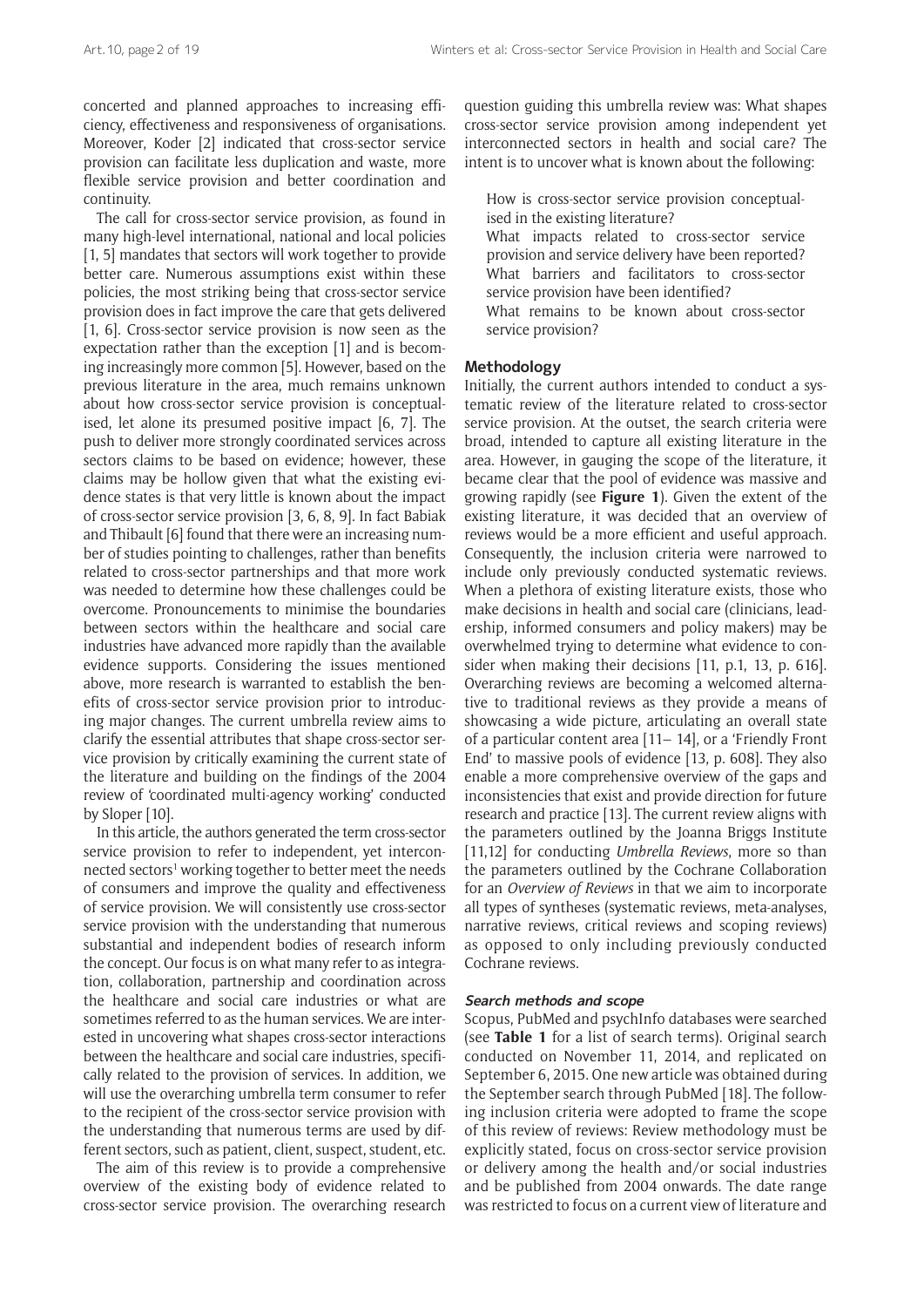

**Figure 1:** Study selection and exclusion flow diagram.

health OR social care, AND partnership, OR collaboration, OR integration, OR joint working, OR coalition, OR alliance, OR interprofessional, AND cross sector, OR bridging, OR multisite, OR inter-sectorial, OR across, AND service provision OR delivery

**Table 1:** Search terms.

because a review of reviews by Sloper [10] had been previously conducted in a similar area (coordination). Given that we were looking to obtain a comprehensive account of reviews exploring cross-sector service provision, no restrictions were placed on geographical location, intervention type, or typology of published reviews.

Reasons for excluding articles included the following: studies were primary research articles and discussion or position articles, not related to direct service provision/ delivery; focused on one site; focused on disciplines rather than sectors; related to one professional group only; fell outside of the healthcare and social care fields; methodology was not explicitly stated and reviews of tools that measured partnership but were not studies that explored service provision. Only those studies published in English were included. The search was limited to include only review articles that had been peer reviewed.

Initial search results were restricted to review articles and duplicates were removed. Titles of each article were reviewed against the eligibility criteria and all potentially relevant articles were sent forward. Article abstracts as well as ostensibly relevant full articles were reviewed against the eligibility criteria by authors SW and LM. SW and LM were in agreement in regard to including all 16 articles but initially diverged on whether to include Sloper [10] in the reviewed articles. The authors later agreed not to include Sloper [10] in the reviewed articles but used it as a comparison article to see how the literature has changed over the last 10 years.

A quality appraisal was conducted for all articles using the Joanna Briggs Critical Appraisal Checklist [11]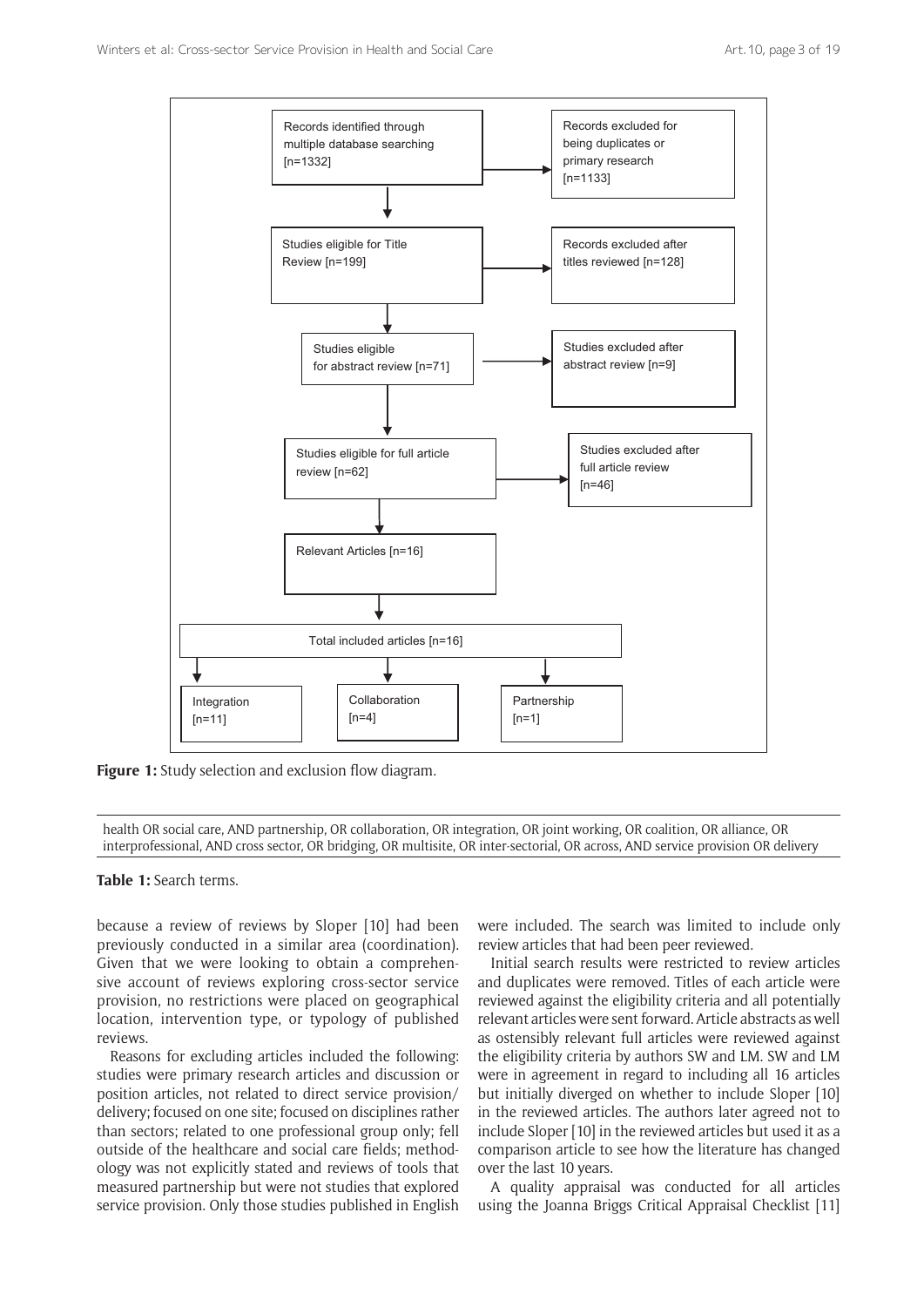(see **Table 2**). Reviews such as those by Dowling et al. [15], Loader et al. [16] and Soto et al. [17] were included because we felt that they provided useful information, even though rated on the low side on the Joanna Briggs Quality Appraisal Checklist [11]. Certain data elements were extracted and stored in tabular form (see **Tables 1, 2, 3, 4** and **5**) using a modified version of Joanna Briggs data extraction form [11]. Included articles were analysed thematically to depict what the literature says about how cross-sector service provision has been conceptualised, what impacts have been reported, what facilitates and precludes cross-sector service provision and future directions for research, policy and practice.

# **Findings**

The included reviews were heterogeneous and a metaanalysis of quantitative findings was not possible; therefore, the available findings are presented in narrative form. Sixteen articles were reviewed (see **Fig. 1** for the study selection and exclusion flow diagram and Table. **Table 3** for the characteristics of included studies).

The included review articles were published between 2004 and 2015, and the time period of the individual primary articles represented in the reviews spans 1961–2012. Authors were from Europe ( $n = 6$ ), Australia ( $n = 4$ ), Canada ( $n = 3$ ) and the United States ( $n = 3$ ). Analysis of where the individual studies were conducted could not be determined because many authors did not report this information. Consumer groups included school-aged children with health concerns, adults with comorbidity concerns (mental health with various other sectors), adults living with a disability, veterans, nursing/care home patients, persons living with HIV and persons accessing primary care in general. Service type provided in the

| Author          | Score | <b>Reject or retain</b> |
|-----------------|-------|-------------------------|
| Butler (2011)   | 10/11 | Retain                  |
| Collet (2010)   | 10/11 | Retain                  |
| Davies (2011)   | 10/11 | Retain                  |
| Donald (2005)   | 8/11  | Retain                  |
| Dowling (2004)  | 5/11  | Retain                  |
| Fisher (2012)   | 7/11  | Retain                  |
| Fleury (2006)   | 6/11  | Retain                  |
| Green (2014)    | 11/11 | Retain                  |
| Grenfell (2013) | 8/11  | Retain                  |
| Hillier (2010)  | 8/11  | Retain                  |
| Howarth (2006)  | 9/11  | Retain                  |
| Hussain (2014)  | 10/11 | Retain                  |
| Lee (2013)      | 6/11  | Retain                  |
| Loader (2008)   | 1/11  | Retain                  |
| Soto (2004)     | 5/11  | Retain                  |
| Winters (2015)  | 8/11  | Retain                  |

**Table 2:** Quality appraisal checklist scores.

included reviews spanned acute, primary and community care. The number of articles included in each review ranged from 4 to 87.

Authors used various terms to describe cross-sector service provision, which will be discussed further in the following section; however, the primary terms<sup>2</sup> used by authors in the included reviews are Integration ( $n = 11$ ), Collaboration ( $n = 4$ ) and Partnership ( $n = 1$ ). Type of primary research study included in the reviews could not be determined because the authors did not consistently report this information. Of the articles that did describe study type, there was a broad range. Six reviews included findings from randomised control trials [19–24], while others reported on a mix of quasi-experimental design studies, qualitative studies, basic descriptions of models (either in use or hypothetical) and evaluation outcomes. Overall, a number of the authors of the review articles commented on the lack of reported outcomes and evaluations of cross-sector service provision arrangements [15, 16, 25–27]. Lack of evaluation will be discussed later in this article (see **Table 4** for an overview of the purpose and main findings of the included studies).

The previously conducted review of reviews by Sloper [10] published in 2004 will be referenced in this article as baseline knowledge to see how the field has evolved over the last 10 years. Sloper [10] explored what they refer to as coordinated multi-agency working (which the author also calls Joint Working and Collaboration). In a sense, our review offers both an overview of the massive body of evidence related to cross-sector service provision and also updates the findings since Sloper's [10] review was conducted. Throughout this article, we will refer to similarities and differences and indicate gaps that remain, as well as highlight novel areas to consider in moving the field of research forward.

# **How is cross-sector service provision conceptualized in the existing literature?**

In this section, we discuss the emergent terminology that appears to inform the overarching concept of cross-sector service provision. Determining how the authors conceptualised cross-sector service provision was challenging. Numerous terms are used interchangeably and with great frequency in the included articles (see **Table 5** for the frequency breakdown).

Cross-sector service provision appears to be informed by a number of separate bodies of literature. The current findings suggest that three concepts primarily inform the cross-sector service provision included in the studies: Integration, Collaboration and Partnership. Integration is the most commonly used term and is used in each of the 16 included articles. Collaboration is the second most used term, found in all but one of the included articles. Interestingly, multidisciplineary is used in 12 of the 16 articles despite none of the authors adopting it as a primary term. Authors in the included studies also frequently use team and teamwork, as well as case management. Only half  $(n = 8)$  of the authors of the included articles articulate their interpretation of the primary terms they adopt. Authors who do include a definition use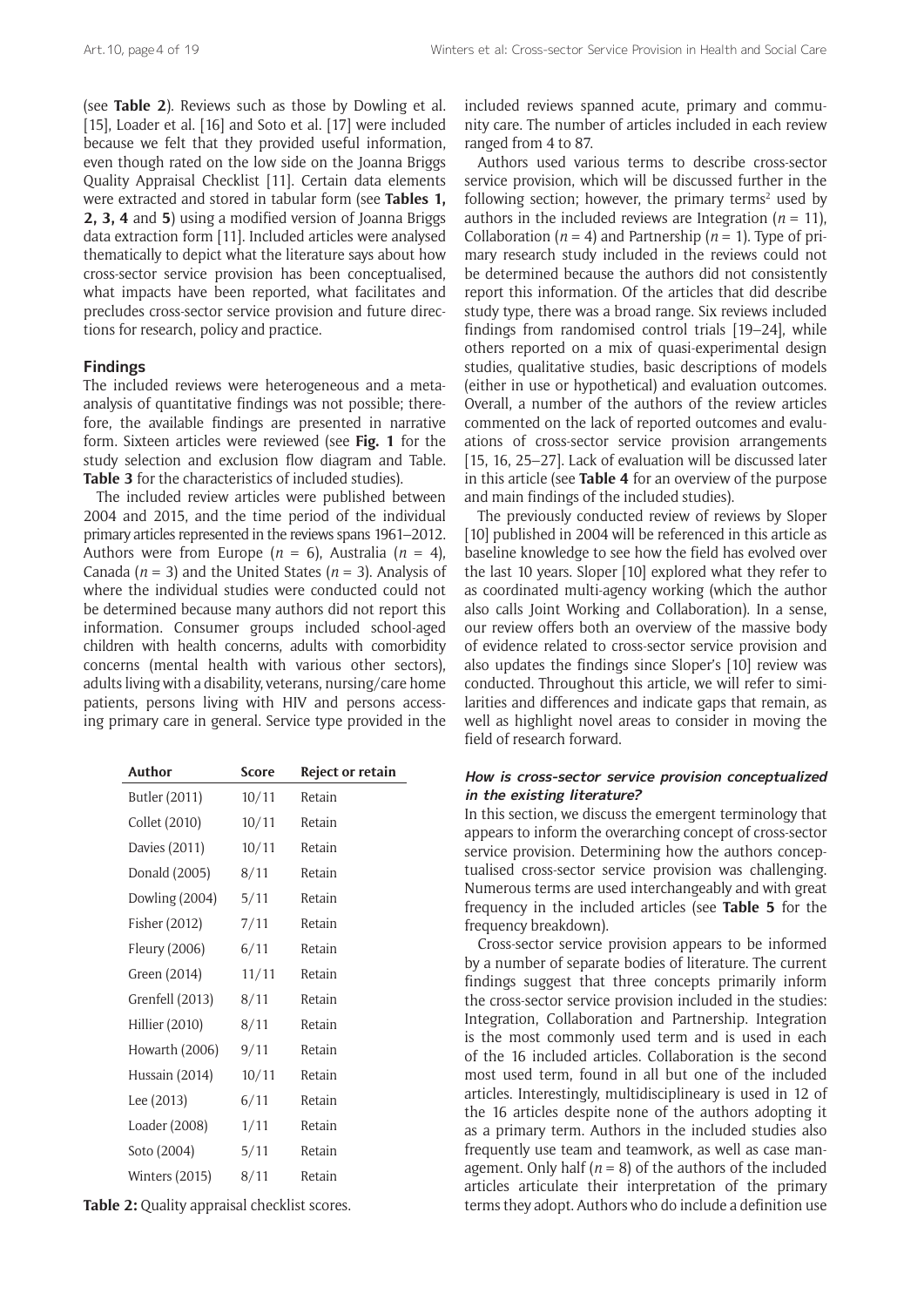a number of different terms as though they are synonymous with the primary term. The range of different terms used ranges from 5 to 16 terms, with the average being 9, and midpoint being seven terms used per article. On average, authors use nine different terms, often synonymously, when referring to cross-sector service provision, yet it can be argued that each of those terms are not synonymous with one another. There is also variation in how the authors define the same primary term (see **Table 6** for a breakdown of definitions articulated by the authors). Even when the same primary term is used across different articles, rarely do the authors define the terms in the same way. In addition, elements of the definitions overlap regardless of the primary term. Common elements from the various definitions include independent sectors working together to improve care, focusing on the consumer and understanding that consumer needs are complex [4, 15, 17–19, 21, 22, 24, 28].

Integration and collaboration literatures have begun to discuss cross-sector service provision as occurring at different levels but differences exist in how these levels are conceptualised. As Davies et al. [21], Fisher and Elnitsky [25] and Green et al. [18] outline, cross-sector service provision can occur at three levels. Davies et al. [21] and Fisher and Elnitsky [25] label the levels as micro/patient, meso/organisational or macro/strategic. With slight variation, Green et al. [18] uses the following distinctions for levels: macro/government, exo/organisational and meso/ provider levels. Although similarly discussed, there are variations in how the terms are used in the literature. Other authors who adopt different primary terms (Integration, Collaboration and Partnership) do not formally make the distinction between the levels, but do speak to elements required for effective cross-sector service provision that are similar to the levels outlined above.

Although not all of the included reviews specify a theoretical framework, some authors name theories that might be helpful in working towards bringing greater conceptual clarity to cross-sector service provision. Some of the theories mentioned include federalism theory, governance theory, interorganisational theory, intersectoral theory, institutional change theory, innovation theory, public choice theory, humanistic theory, boundary theory [25] and professional socialisation theory [29]. However, how these theories specifically align with the included articles was not specified.

The findings above indicate the need to clearly identify what is meant by cross-sector service provision and to pay particular attention to the differences between some of the more commonly used terms such as integration, collaboration, partnership and coordination. As described above, these terms have different meanings and should not be used synonymously As Kodner [2, p. 4] states, 'as is often the case with nascent fields, especially those with a strongly multidimensional character, the defining concepts and boundaries lack specificity and clarity. Thus, the definitions that are commonly used tend to be vague and confusing. This makes it difficult to develop the knowledge base essential to refine and move the field ahead'. More consideration of terminology is needed.

**provision and service delivery have been reported?** The authors of the included reviews strongly support the need to collaborate across sectors to provide more comprehensive, faster and more appropriate care to consumers [15, 16, 19–24, 28, 29]. Despite the strong support for cross-sector service provision and many articles reporting positive impacts related to processes, only four included reviews report positive outcomes related to cross-sector service provision. Seven articles in Collet et al. [20] indicate the beneficial effect of cross-sector service provision combining medical, psychiatric and nursing interventions for severe behavioural problems in nursing home patients needing both psychiatric and nursing care. Hussain & Seitz [24] found that integrated models of care (provided by general medical physicians, psychiatrists, and other allied health professionals) are associated with improvements in psychiatric care and that length of stay and re-admission rates of long-term placements may be reduced by integrated models of cares. The authors conclude that there is some preliminary evidence to suggest that integrated models of cares are helpful in improving care for this complex population. Dowling et al. [15] found that cross-sector service provision leads to improvements in the accessibility of services to users; more equitable distribution of services; the efficiency, effectiveness or quality of services delivered through partnerships; improved experiences of staff and informal care givers; improved health status, quality of life or well-being experienced by people using services; and reductions in otherwise likely deteriorations in their health. The majority of the studies reviewed by Butler et al. [19] show significant benefit with regard to treatment response and remission, but only one model shows consistent benefits in terms of improvements in symptom severity. All other included reviews conclude that before any claims to positive outcomes related to cross-sector service provision are possible, further research is needed.

**What impacts related to cross-sector service** 

#### **What barriers and facilitators to cross-sector service provision have been identified?**

#### Evolving best practices – consumer centred

Almost half of the included studies stress the importance of placing the consumer at the centre of the cross-sector service provision arrangement [4, 17, 23, 27–29]. This variously involves making sure that consumers are centrally involved in care provision and that their voice is present during decision making [23, 27]; establishing trust and ensuring that the consumer's goals are met [27]; establishing mechanisms for communication across sectors in the event that the consumer's needs rapidly change [27] and to improve continuity of care [27]. Notably, almost all authors discuss the glaring gap of the missing consumer perspective in all levels of service provision: planning, delivery, policy and research. This will be discussed further in the next section. The general consensus is that taking a consumer-centred approach facilitates cross-sector service provision.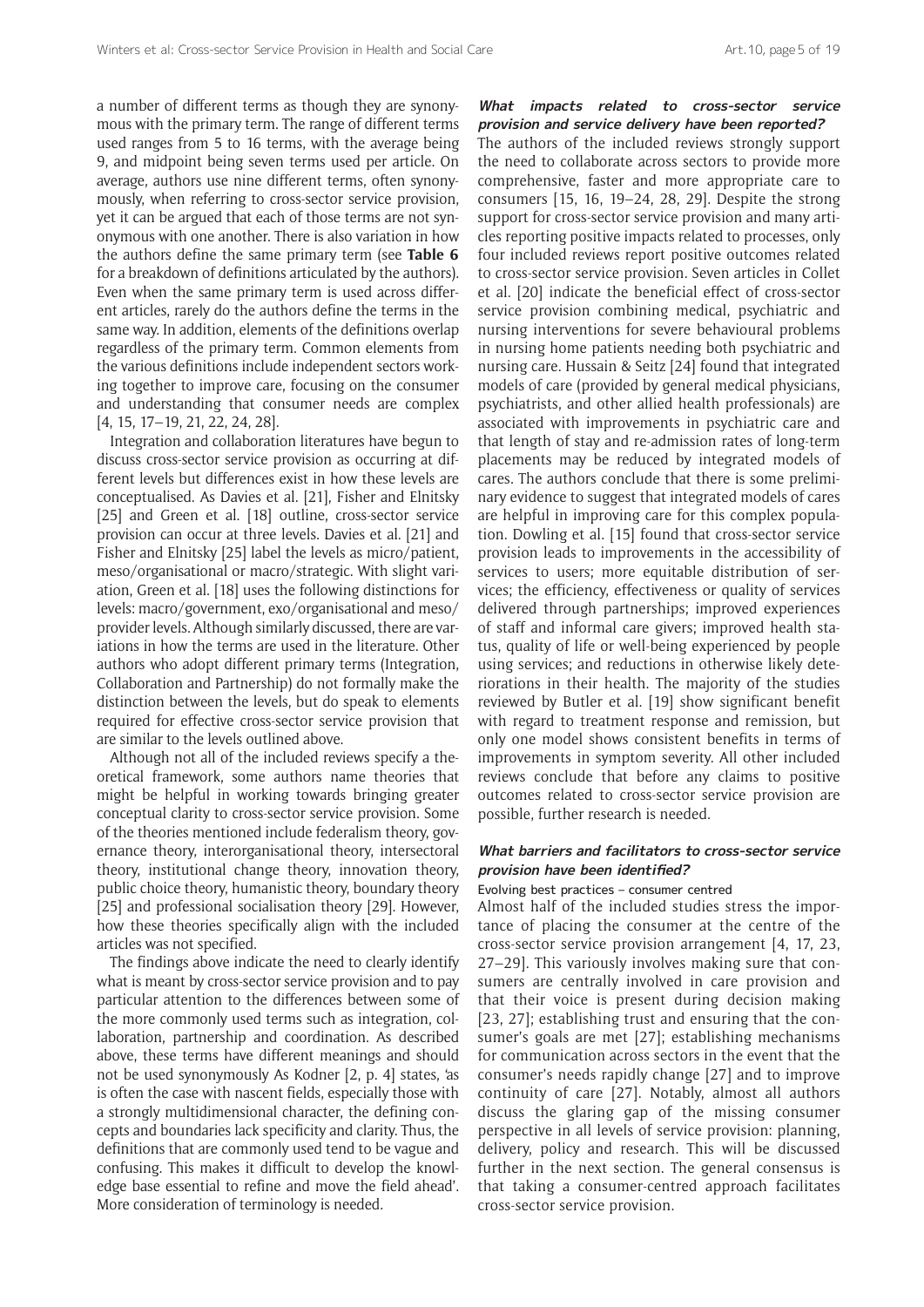| Author                  | Title                                                                                                                                                                                                               | Consumer group                                                                                              | Sector:                                           | Intervention                                                                                                                                                                                       | Primary term  | included studies<br>Year range of | Location of<br>authors | Included<br>articles |
|-------------------------|---------------------------------------------------------------------------------------------------------------------------------------------------------------------------------------------------------------------|-------------------------------------------------------------------------------------------------------------|---------------------------------------------------|----------------------------------------------------------------------------------------------------------------------------------------------------------------------------------------------------|---------------|-----------------------------------|------------------------|----------------------|
| <b>Butler</b><br>(2011) | Does integrated care improve<br>treatment for depression?                                                                                                                                                           | Individuals with<br>depression                                                                              | health and primary care<br>Mental                 | Integrated care planning                                                                                                                                                                           | Integration   | 1995-2006                         | USA                    | 49                   |
| (2010)<br>Collet        | home care for nursing home<br>psychiatric care and nursing<br>residents: A review of the<br>interventions combining<br>Efficacy of integrated<br>literature                                                         | Nursing home clients<br>with mental health<br>concerns                                                      | Psychiatric care and nursing<br>homes             | and nursing home care in nursing<br>combining both psychiatric care<br>Integrated interventions<br>home residents                                                                                  | Integration   | 1996-2003                         | Europe                 | $\infty$             |
| Davies<br>(2011)        | integrated working between<br>care homes and health care<br>A systematic review of<br>services                                                                                                                      | with primary care needs<br>Nursing home patients                                                            | Healthcare services and care<br>homes             | Interventions designed to develop,<br>nursing home staff and healthcare<br>promote or facilitate integrated<br>working between care home or<br>practitioners                                       | Integration   | 1998-2008                         | ŬК                     | $\overline{17}$      |
| Donald<br>(2005)        | and substance use disorders: A<br>qualitative systematic review<br>co-occurring mental health<br>of randomized controlled<br>integrated management<br>and care for clients with<br>Integrated versus non-<br>trials | Mental health and<br>substance abuse                                                                        | Mental health and substance-<br>use disorder      | approaches for treatment of adults<br>with co-occurring mental health<br>compared with non-integrated<br>and substance-use disorder<br>Integrated approaches are                                   | Integration   | 1993-2001                         | Australia              | $\supseteq$          |
| Dowling<br>(2004)       | Conceptualizing successful<br>partnerships                                                                                                                                                                          | General health and social<br>care                                                                           | Not described                                     | Not described                                                                                                                                                                                      | Partnership   | 1999-2003                         | ŬК                     | 36                   |
| Fisher<br>(2012)        | Health and social services<br>integration: A review of<br>concepts and models                                                                                                                                       | Veterans                                                                                                    | Veterans health and social care<br>- general      | Different approaches to services<br>integration for the needs of<br>veterans                                                                                                                       | Integration   | 1993-2008                         | USA                    | 76                   |
| (2006)<br>Fleury        | Integrated service networks:<br>The Quebec case                                                                                                                                                                     | General - not specified                                                                                     | - not specified<br>General                        | Not mentioned                                                                                                                                                                                      | Integration   | 1961-2005                         | Canada                 | 46*                  |
| (2014)<br>Green         | Islander childhood obesity: A<br>systematic integrative review<br>Cross sector collaboration in<br>Aboriginal and Torres Strait<br>and theory-based synthesis                                                       | Indigenous children with<br>disability                                                                      | education and social<br>Health,<br>services       | collaboration in Aboriginal and<br>Torres Strait Islander childhood<br>Inter-and intra-sector<br>disability                                                                                        | Collaboration | 2001-2014                         | Australia              | $\frac{8}{2}$        |
| Grenfell<br>(2013)      | care: A review of the literature<br>Tuberculosis, injecting drug<br>use and integrated HIV-TB                                                                                                                       | Human Immunodeficiency<br>Virus (HIV), injecting drug<br>user (IDU) with Potential<br>for Tuberculosis (TB) | substance abuse and<br>social services<br>Health, | treatment or other care for TB or<br>HIV and TB, either directly or by<br>providing testing, prevention,<br>community-based services<br>governmental health or<br>Governmental or non-<br>referral | Integration   | 1995-2011                         | ŬК                     | 87                   |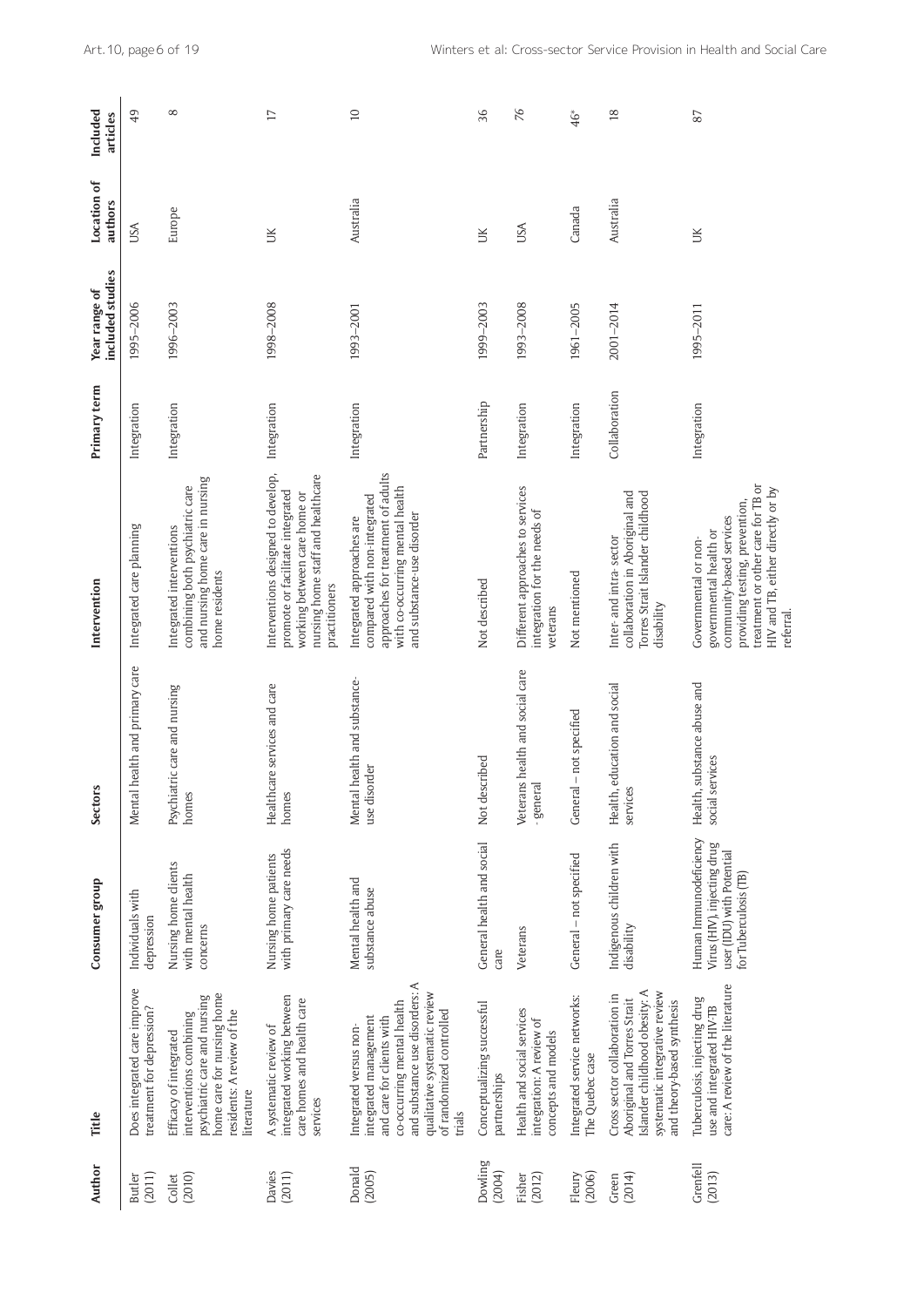| 25<br>4<br>$\frac{8}{2}$<br>76*<br>$35*$<br>47<br>Australia<br>Canada<br>Canada<br>USA<br>ŬК<br>ŬК<br>1995-2002<br>1981-2005<br>1990-2003<br>1997-2010<br>2000-2012<br>1995-2012<br>Collaboration<br>Collaboration<br>Integration<br>Integration<br>Integration<br>Integration<br>the professionals to promote these<br>Education and training initiatives<br>seen to relate to the modernising<br>psychiatrists and general medical<br>in combination with other allied<br>Integrated models of care where<br>Dimensions of care as they were<br>Integrated HIV care models HIV-<br>ancillary services and integrated<br>multidisciplinary teams and any<br>physicians, either in isolation or<br>infected clients and their use of<br>within a single team to provide<br>knowledge or skills required by<br>comorbidities to Severe Mental<br>Interprofessional Collaborative<br>intervention or routine for the<br>specific purpose of improving,<br>principles needed to promote<br>of adult social care objectives.<br>conclusions drawn about the<br>mental health and substance<br>health staff, were integrated<br>Models that have addressed<br>Illness, to demonstrate key<br>care to an entire inpatient<br>Studies that included an<br>measuring or exploring<br>collaborative care.<br>abuse treatment<br>population.<br>Practice<br>models.<br>related to children of school age<br>forensic, homelessness, housing,<br>department, police, pharmacy,<br>health and substance<br>Social services, mental health,<br>social and community agents<br>traditional healers, university<br>health care (hospitals, clinics,<br>care with social care<br>Mental health, employment,<br>laboratories, surgeries) and<br>services, carers, community<br>Mental health, emergency<br>Health and mental health<br>community groups, social<br>Information technology,<br>(housing, voluntary and<br>Computer science and<br>and substance abuse<br>support<br>physical<br>Primary<br>campus<br>nurses)<br>abuse<br>Medicine in patients with<br>Adult mental health crisis<br>Older people with health<br>with comorbid concerns<br>HIV and Substance Use<br>Mental health -- Adults<br>psychiatric concerns<br>conditions needing<br>welfare support<br>Disorder (SUD)<br>Primary care<br>integrated care: A literature<br>for medical inpatients with<br>Integrated models of care<br>implications for training<br>collaborative models for<br>psychiatric disorders: A<br>professionals working<br>in school settings and<br>health and education<br>Education needs for<br>systematic review | A systematic review of                                                                                                 | School-aged children | Education and health sectors | Interdisciplinary or | Collaboration | 1980-2005 | Australia | 34 |
|------------------------------------------------------------------------------------------------------------------------------------------------------------------------------------------------------------------------------------------------------------------------------------------------------------------------------------------------------------------------------------------------------------------------------------------------------------------------------------------------------------------------------------------------------------------------------------------------------------------------------------------------------------------------------------------------------------------------------------------------------------------------------------------------------------------------------------------------------------------------------------------------------------------------------------------------------------------------------------------------------------------------------------------------------------------------------------------------------------------------------------------------------------------------------------------------------------------------------------------------------------------------------------------------------------------------------------------------------------------------------------------------------------------------------------------------------------------------------------------------------------------------------------------------------------------------------------------------------------------------------------------------------------------------------------------------------------------------------------------------------------------------------------------------------------------------------------------------------------------------------------------------------------------------------------------------------------------------------------------------------------------------------------------------------------------------------------------------------------------------------------------------------------------------------------------------------------------------------------------------------------------------------------------------------------------------------------------------------------------------------------------------------------------------------------------------------------------------------------------------------------------------------------------------------------------------------------------------------|------------------------------------------------------------------------------------------------------------------------|----------------------|------------------------------|----------------------|---------------|-----------|-----------|----|
|                                                                                                                                                                                                                                                                                                                                                                                                                                                                                                                                                                                                                                                                                                                                                                                                                                                                                                                                                                                                                                                                                                                                                                                                                                                                                                                                                                                                                                                                                                                                                                                                                                                                                                                                                                                                                                                                                                                                                                                                                                                                                                                                                                                                                                                                                                                                                                                                                                                                                                                                                                                                      |                                                                                                                        |                      |                              |                      |               |           |           |    |
|                                                                                                                                                                                                                                                                                                                                                                                                                                                                                                                                                                                                                                                                                                                                                                                                                                                                                                                                                                                                                                                                                                                                                                                                                                                                                                                                                                                                                                                                                                                                                                                                                                                                                                                                                                                                                                                                                                                                                                                                                                                                                                                                                                                                                                                                                                                                                                                                                                                                                                                                                                                                      |                                                                                                                        |                      |                              |                      |               |           |           |    |
|                                                                                                                                                                                                                                                                                                                                                                                                                                                                                                                                                                                                                                                                                                                                                                                                                                                                                                                                                                                                                                                                                                                                                                                                                                                                                                                                                                                                                                                                                                                                                                                                                                                                                                                                                                                                                                                                                                                                                                                                                                                                                                                                                                                                                                                                                                                                                                                                                                                                                                                                                                                                      |                                                                                                                        |                      |                              |                      |               |           |           |    |
|                                                                                                                                                                                                                                                                                                                                                                                                                                                                                                                                                                                                                                                                                                                                                                                                                                                                                                                                                                                                                                                                                                                                                                                                                                                                                                                                                                                                                                                                                                                                                                                                                                                                                                                                                                                                                                                                                                                                                                                                                                                                                                                                                                                                                                                                                                                                                                                                                                                                                                                                                                                                      | comorbidity more effectively<br>collaborative care to address<br>What is needed to deliver<br>for adults with a severe |                      |                              |                      |               |           |           |    |
|                                                                                                                                                                                                                                                                                                                                                                                                                                                                                                                                                                                                                                                                                                                                                                                                                                                                                                                                                                                                                                                                                                                                                                                                                                                                                                                                                                                                                                                                                                                                                                                                                                                                                                                                                                                                                                                                                                                                                                                                                                                                                                                                                                                                                                                                                                                                                                                                                                                                                                                                                                                                      | facilitated integrated care for<br>Health informatics for older<br>people: A review of ICT                             |                      |                              |                      |               |           |           |    |
|                                                                                                                                                                                                                                                                                                                                                                                                                                                                                                                                                                                                                                                                                                                                                                                                                                                                                                                                                                                                                                                                                                                                                                                                                                                                                                                                                                                                                                                                                                                                                                                                                                                                                                                                                                                                                                                                                                                                                                                                                                                                                                                                                                                                                                                                                                                                                                                                                                                                                                                                                                                                      | Literature on integrated HIV                                                                                           |                      |                              |                      |               |           |           |    |
|                                                                                                                                                                                                                                                                                                                                                                                                                                                                                                                                                                                                                                                                                                                                                                                                                                                                                                                                                                                                                                                                                                                                                                                                                                                                                                                                                                                                                                                                                                                                                                                                                                                                                                                                                                                                                                                                                                                                                                                                                                                                                                                                                                                                                                                                                                                                                                                                                                                                                                                                                                                                      | collaboration in mental health<br>crisis response systems: A<br>Interprofessional                                      |                      |                              |                      |               |           |           |    |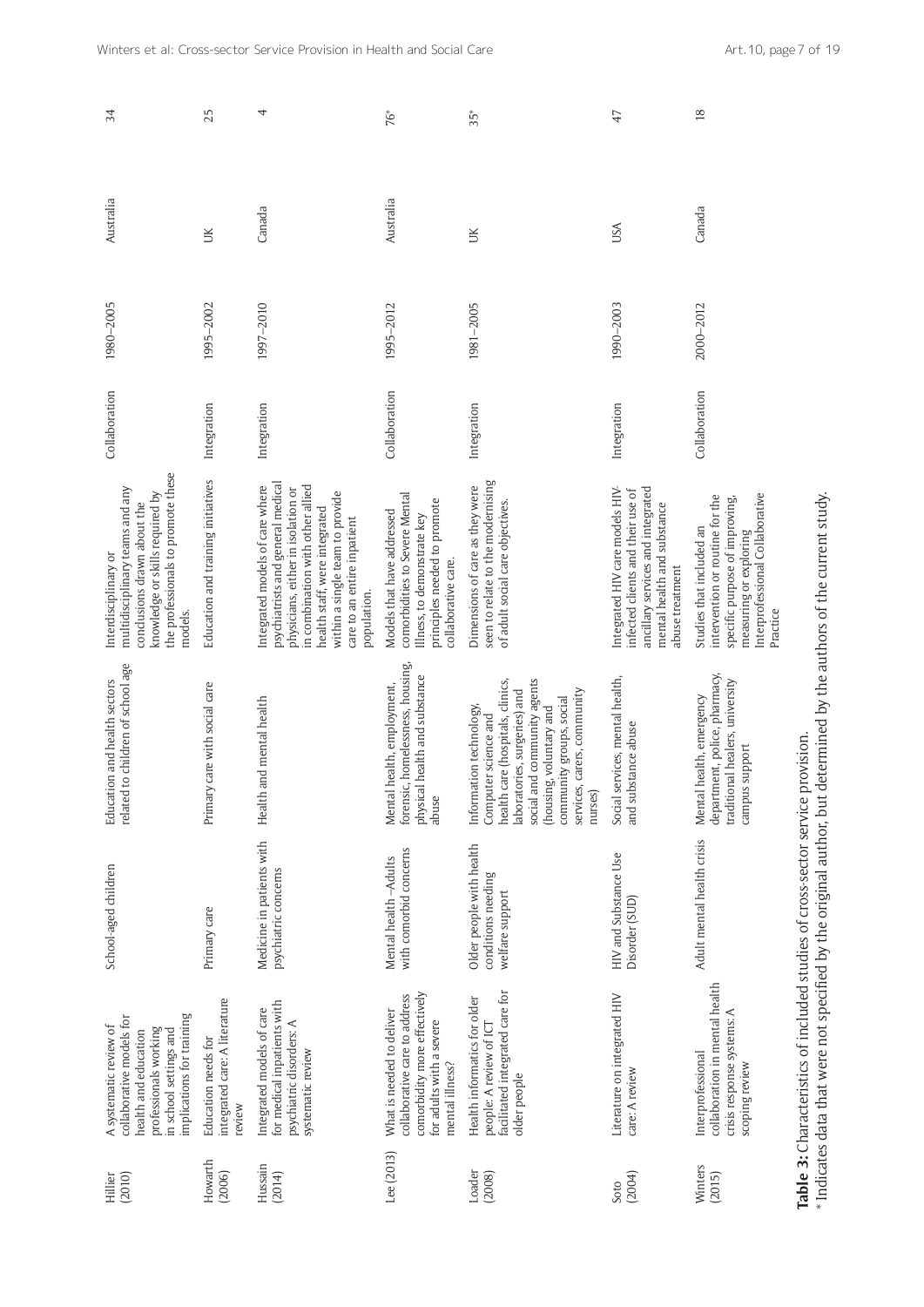| Author            | Title                                                                                                                                                                                                        | Purpose                                                                                                                                                                                                                                                                                                                                                                                                                                                                                                                                                                                                                 | Main findings                                                                                                                                                                                                                                                                                                                                                                                                                                                                                                                                                                                                                                                                                                                            |
|-------------------|--------------------------------------------------------------------------------------------------------------------------------------------------------------------------------------------------------------|-------------------------------------------------------------------------------------------------------------------------------------------------------------------------------------------------------------------------------------------------------------------------------------------------------------------------------------------------------------------------------------------------------------------------------------------------------------------------------------------------------------------------------------------------------------------------------------------------------------------------|------------------------------------------------------------------------------------------------------------------------------------------------------------------------------------------------------------------------------------------------------------------------------------------------------------------------------------------------------------------------------------------------------------------------------------------------------------------------------------------------------------------------------------------------------------------------------------------------------------------------------------------------------------------------------------------------------------------------------------------|
| (2011)<br>Butler  | Does Integrated Care Improve<br>Treatment for Depression?                                                                                                                                                    | To assess whether the level of integration of provider<br>roles or care process affects clinical outcomes.                                                                                                                                                                                                                                                                                                                                                                                                                                                                                                              | related to depression outcomes. Integrated care appears to improve depression management in<br>Although most trials showed positive effects, the degree of integration was not significantly<br>primary care patients, but questions remain about its specific form and implementation.                                                                                                                                                                                                                                                                                                                                                                                                                                                  |
| (2010)<br>Collet  | nursing home care for nursing home<br>Efficacy of integrated interventions<br>residents: A review of the literature<br>combining psychiatric care and                                                        | Not stated                                                                                                                                                                                                                                                                                                                                                                                                                                                                                                                                                                                                              | well as programmes for teaching behavioural management skills to nurses. DCD nursing home<br>elements include a thorough assessment of psychiatric, medical and environmental causes as<br>nursing interventions on severe behavioural problems in nursing home patients. Important<br>comprehensive, integrated multidisciplinary approach combining medical, psychiatric and<br>$N = 8$ (4 randomised controlled studies). Seven studies showed beneficial effects of a<br>patients were found to benefit from short-term mental hospital admission.                                                                                                                                                                                   |
| Davies<br>(2011)  | working between care homes and<br>A systematic review of integrated<br>health care services                                                                                                                  | care homes and identify barriers and facilitators to<br>to healthcare services supporting older people in<br>To evaluate the different integrated approaches<br>integrated working                                                                                                                                                                                                                                                                                                                                                                                                                                      | problems and outcome measures did not incorporate the priorities of residents or acknowledge<br>achieved integrated working at the patient level of care and the focus on health service-defined<br>support and protected time for staff training. Studies with the potential for integrated working<br>were longer in duration. Limited evidence about what the outcomes of different approaches to<br>information to evaluate cost. Facilitators to integrated working included care home managers'<br>integrated care between health service and care homes might be. The majority of studies only<br>Most quantitative studies reported limited effects of the intervention; there was insufficient<br>the skills of care home staff |
| Donald<br>(2005)  | management and care for clients<br>Integrated versus non-integrated<br>with co-occurring mental health<br>qualitative systematic review of<br>and substance use disorders: A<br>randomized controlled trials | non-integrated treatment approaches for people with<br>in order to investigate whether integrated treatment<br>co-occurring mental health/substance use disorders<br>on measures of psychiatric symptomatology and/ or<br>To examine integrated treatment approaches versus<br>approaches produce significantly better outcomes<br>reduction in substance use                                                                                                                                                                                                                                                           | particularly difficult. The lack of available evidence to support the superiority of integration is<br>treatment. Clearly, this is an extremely challenging client group to engage and maintain in<br>The findings are equivocal with regard to the superior efficacy of integrated approaches to<br>intervention research, and the complexity and variability of the problems render control<br>discussed in relation to these challenges                                                                                                                                                                                                                                                                                               |
| Dowling<br>(2004) | Conceptualizing successful<br>partnerships                                                                                                                                                                   | To review literature published in the United Kingdom<br>since 1997 to examine the success of partnerships<br>in the healthcare and social care fields. To discuss<br>the definitional and methodological problems of<br>evaluating success in the context of partnerships<br>before proposing approaches to conceptualising<br>successful partnerships                                                                                                                                                                                                                                                                  | service delivery and user outcomes than with the internal mechanics of administrative structures<br>Research into partnerships has centred heavily on process issues, while much less emphasis has<br>been given to outcome success. If social welfare policy is to be more concerned with improving<br>and decision making, this is a knowledge gap that urgently needs to be filled                                                                                                                                                                                                                                                                                                                                                    |
| Fisher<br>(2012)  | integration: A review of concepts<br>Health and social services<br>and models                                                                                                                                | (a) trace the various definitions and uses of the concept;<br>theoretically and in practice and provide examples of<br>policy and related programmes coordinating services<br>The immediate goal of this review of literature is to<br>services integration models; (d) discuss factors that<br>integration as learned from these applications and<br>(e) inform future development or improvement of<br>have been found to facilitate or challenge services<br>(b) explain the rationales for services integration;<br>and providing outreach to populations in need<br>(c) describe how the concept has been utilised | chronically ill and aging populations, whose needs often span a number of service areas and who<br>Veterans' services integration models along with inter-organisational relationship (e.g., network)<br>often face multiple delivery systems that heretofore may not have effectively coordinated their<br>initiatives to less formalised community-based networks of care. Findings from this review of<br>literature may be particularly important to organisations that work with veterans, homeless,<br>models are common in the literature. Models range from centralised government agency<br>services with others                                                                                                                |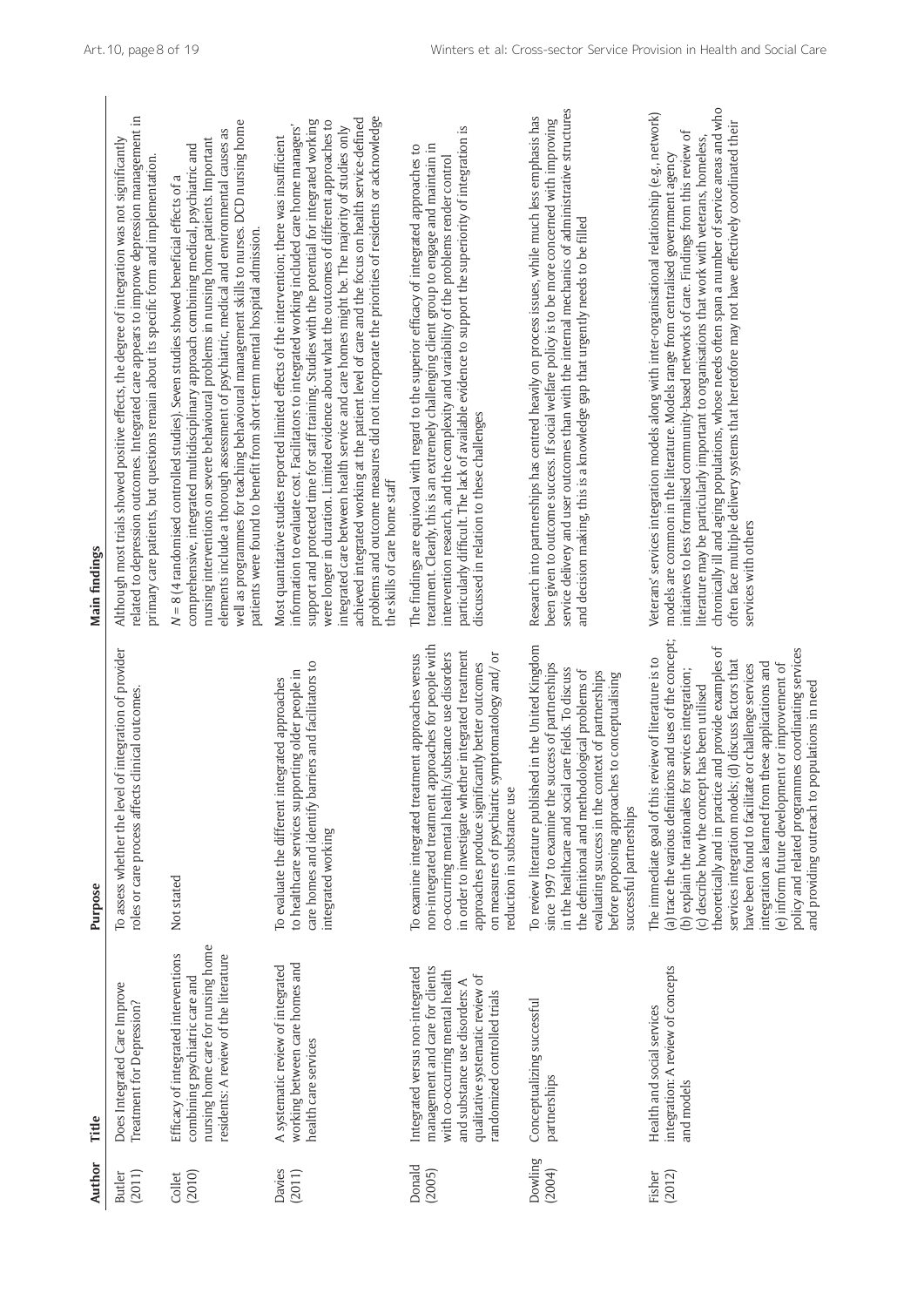integration and inter-organisational relations and on the Quebec context of healthcare reform, this article the Quebec context of healthcare reform, this article concept of integration and certain underlying issues integration and inter-organisational relations and on concept of integration and certain underlying issues On the basis of a review of publications on services On the basis of a review of publications on services aims at generating a greater understanding of the aims at generating a greater understanding of the such as the effectiveness of models such as the effectiveness of models

> Aboriginal and Torres Strait Islander Aboriginal and Torres Strait Islander childhood obesity: a systematic childhood obesity: a systematic Cross sector collaboration in Cross sector collaboration in (2014) Green

integrative review and theory-based

integrative review and theory-based

synthesis

and intra-sector collaboration in Aboriginal and Torres and intra-sector collaboration in Aboriginal and Torres To identify important components involved in inter-To identify important components involved in inter-Strait Islander childhood disability Strait Islander childhood disability

Integrated service networks form of system structuring is one of the main solutions for enhancing integrated service networks form of system structuring is one of the main solutions for enhancing exchange in the network as well as the critical role of governance have been particularly outlined. exchange in the network as well as the critical role of governance have been particularly outlined. services network is central, but the level of reform implementation needs to be evaluated before services network is central, but the level of reform implementation needs to be evaluated before change stresses the importance of investing time and energy in developing tangible strategies to change stresses the importance of investing time and energy in developing tangible strategies to developing integrated service networks; levels of density and centrality required in a network to developing integrated service networks; levels of density and centrality required in a network to achieve better results; clientele's needs assessment in terms of services and levels of continuity achieve better results; clientele's needs assessment in terms of services and levels of continuity and implementation difficulties. Parameters for organising integrated service networks, either better system efficiency, which might be explained by a lack of knowledge in defining models and implementation difficulties. Parameters for organising integrated service networks, either better system efficiency, which might be explained by a lack of knowledge in defining models Finally, information is still lacking on the following topics: effective models and strategies for Finally, information is still lacking on the following topics: effective models and strategies for measuring that impact (the black box effect.) The literature on network implementation and that notion. The importance of integration strategies and the density of inter-organisational measuring that impact (the black box effect.) The literature on network implementation and hat notion. The importance of integration strategies and the density of inter-organisational and their influence on network modelling; impact of integrated service network models on and their influence on network modelling; impact of integrated service network models on system effectiveness, and clientele health and well-being. Impact assessment on integrated system effectiveness, and clientele health and well-being. Impact assessment on integrated integrated service networks have lately been highly criticised for their inability to promote integrated service networks have lately been highly criticised for their inability to promote efficiency, especially for clientele with complex or chronic health problems. Nevertheless, virtual or vertical, have been strongly articulated in response to the lack of knowledge on virtual or vertical, have been strongly articulated in response to the lack of knowledge on efficiency, especially for clientele with complex or chronic health problems. Nevertheless, support a reform support a reform

government sectors can facilitate collaboration at the level of service provision. Communication – ability of providers to work collaboratively. Policies collaboration at the level of policy making can ability of providers to work collaboratively. Policies collaboration at the level of policy making can Formalised agreements like memoranda of understanding and collaborative frameworks between Formalised agreements like memoranda of understanding and collaborative frameworks between government sectors can facilitate collaboration at the level of service provision. Communication the setting in which it is delivered. Relationships: A key facilitator to collaboration at this level is the coordinator or linking role. The appointment of a person external to the services or agencies the setting in which it is delivered. Relationships: A key facilitator to collaboration at this level is the coordinator or linking role. The appointment of a person external to the services or agencies learning: The modelling of inter- and intra-professional collaboration by clinical educators from learning: The modelling of inter- and intra-professional collaboration by clinical educators from address the barriers generated by existing structures of government departments and agencies. collaboration. Financial and human resources providing service when resources are limited is a barrier and often are done so 'on sheer good will' with staff often working beyond their normal address the barriers generated by existing structures of government departments and agencies. collaboration. Financial and human resources providing service when resources are limited is a barrier and often are done so 'on sheer good will' with staff often working beyond their normal hours. Service delivery setting: The effectiveness of a collaborative programme is influenced by hours. Service delivery setting: The effectiveness of a collaborative programme is influenced by involved whose role is to link the different players and act as a trainer, motivator and sustainer clarity and responsibilities of different providers, agencies and organisations is a key barrier to involved whose role is to link the different players and act as a trainer, motivator and sustainer clarity and responsibilities of different providers, agencies and organisations is a key barrier to Structure of government departments and agencies. The siloed structure of health, education and social service departments and agencies was found to impede service integration and the Structure of government departments and agencies. The siloed structure of health, education and social service departments and agencies was found to impede service integration and the partnerships through the distribution of educational resources across agencies and services partnerships through the distribution of educational resources across agencies and services can be important to a collaborative interdisciplinary approach. Inter- and intra-professional can be important to a collaborative interdisciplinary approach. Inter- and intra-professional different disciplines for university students on placement has been reported to facilitate a Lack of awareness can lead to duplication of resources. Raising awareness of collaborative different disciplines for university students on placement has been reported to facilitate a Lack of awareness can lead to duplication of resources. Raising awareness of collaborative facilitates collaboration. Lack of role clarity and responsibility, ambiguity and lack of role facilitates collaboration. Lack of role clarity and responsibility, ambiguity and lack of role well-coordinated and holistic approach to learning well-coordinated and holistic approach to learning **Cont.**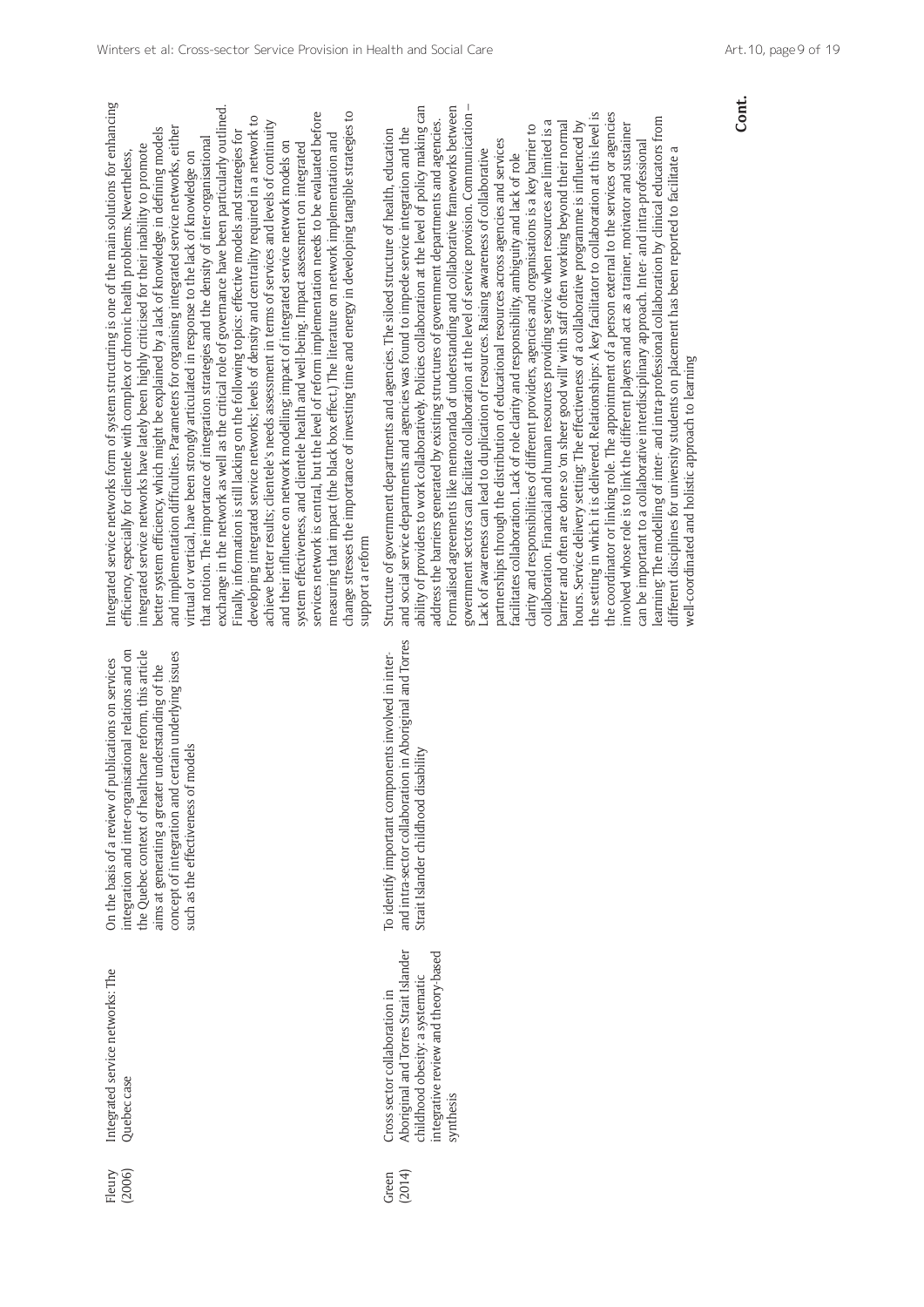| Author             | Title                                                                                                                                                | Purpose                                                                                                                                                                                                                                                                                                                                                                                                                                                                                                                                                                            | Main findings                                                                                                                                                                                                                                                                                                                                                                                                                                                                                                                                                                                                                                                                                                                                                                                                                                                                                                                                                                                                                                                                                                                                                                                                                                                                                                                                                                                                                                                                                                                                                                                                                                                                          |
|--------------------|------------------------------------------------------------------------------------------------------------------------------------------------------|------------------------------------------------------------------------------------------------------------------------------------------------------------------------------------------------------------------------------------------------------------------------------------------------------------------------------------------------------------------------------------------------------------------------------------------------------------------------------------------------------------------------------------------------------------------------------------|----------------------------------------------------------------------------------------------------------------------------------------------------------------------------------------------------------------------------------------------------------------------------------------------------------------------------------------------------------------------------------------------------------------------------------------------------------------------------------------------------------------------------------------------------------------------------------------------------------------------------------------------------------------------------------------------------------------------------------------------------------------------------------------------------------------------------------------------------------------------------------------------------------------------------------------------------------------------------------------------------------------------------------------------------------------------------------------------------------------------------------------------------------------------------------------------------------------------------------------------------------------------------------------------------------------------------------------------------------------------------------------------------------------------------------------------------------------------------------------------------------------------------------------------------------------------------------------------------------------------------------------------------------------------------------------|
| Grenfell<br>(2013) | Tuberculosis, injecting drug use and<br>integrated HIV-TB care: A review of<br>the literature                                                        | incidence and risk factors for tuberculosis, Multidrug<br>among people who use drugs (Deiss et al., 2009) but<br>Resistance (MDR)-tuberculosis, and HIV-tuberculosis<br>socially marginalised group with complex treatment<br>persons who inject drugs and (2) identify models of<br>This study builds on a recent review of tuberculosis<br>tuberculosis and HIV tuberculosis care for persons<br>focuses specifically on persons who inject drugs, a<br>needs. Specifically, to (1) describe the prevalence,<br>and HCV-HIV tuberculosis co-infections among<br>who inject drugs | funding, police interference, and limited opioid substitution therapy availability. Integration with<br>drug treatment improves persons who inject drugs engagement in TB services but there is a need<br>HIV-positive persons who inject drugs. Data on multidrug-resistant tuberculosis and coinfections<br>based tuberculosis treatment; tuberculosis service-led care with harm reduction/drug treatment<br>among persons who inject drugs were scarce. Models of tuberculosis care fell into six categories:<br>and-syringe-exchange and opioid substitution therapy, combined with incentives, consistently<br>programmes; and TB treatment within drug treatment programmes. Co-location with needle-<br>Grey literature highlighted key components: co-located services, provision of drug treatment,<br>prevention within needle-and-syringe-exchange and drug treatment programmes; pharmacy-<br>to document approaches to HIV-TB care, improve surveillance of TB and co-infections among<br>involved collaboration across services, a client-centred approach and provision of social care.<br>persons who inject drugs and advocate for improved opioid substitution therapy availability<br>Latent tuberculosis infection prevalence was high and active disease more common among<br>improved screening and prevention uptake. Small-scale combined TB treatment and opioid<br>substitution therapy achieved good adherence in diverse settings. Successful interventions<br>multidisciplinary staff training; and remaining barriers: staffing inefficiencies, inadequate<br>screening and prevention within HIV-risk studies; prevention at TB clinics; screening and |
| Hillier<br>(2010)  | settings and implications for training<br>A systematic review of collaborative<br>models for health and education<br>professionals working in school | state of the art in conceptualising, measuring and<br>Search of the literature to reveal the rudimentary<br>demonstrating the success of partnerships                                                                                                                                                                                                                                                                                                                                                                                                                              | Models of interaction and teamwork are well described, but not necessarily well evaluated, in the<br>skilled in, or knowledgeable about, team work processes or the unique roles each group can play<br>intersection between schools and health agencies. They include a spectrum from consultative to<br>collaborative and interactive teaming. It is suggested that professionals may not be adequately<br>in collaborations around the health needs of school children                                                                                                                                                                                                                                                                                                                                                                                                                                                                                                                                                                                                                                                                                                                                                                                                                                                                                                                                                                                                                                                                                                                                                                                                              |
| Howarth<br>(2006)  | Education needs for integrated care:<br>A literature review                                                                                          | workforce development within a primary care and to<br>appraise the evidence base<br>promote the effective delivery of integrated health<br>in relation to education needed to support future<br>To identify and critically<br>and social care services                                                                                                                                                                                                                                                                                                                             | need for effective communication between professional groups within teams and an emphasis on<br>practice development and leadership through professional and personal development are needed<br>to support integrated working. Education that embeds essential attributes to integrated working<br>importance of partnership working and the need for professionals to develop skills in relation to<br>role awareness are central to the success of integrated services. In addition, education about the<br>Six themes were identified which indicate essential elements needed for integrated care. The<br>is needed to advance nursing practice for interprofessional working                                                                                                                                                                                                                                                                                                                                                                                                                                                                                                                                                                                                                                                                                                                                                                                                                                                                                                                                                                                                      |
| Hussain<br>(2014)  | medical inpatients with psychiatric<br>disorders: A systematic review<br>Integrated models of care for                                               | To review the different models of integrated models of<br>care for medical inpatients with psychiatric disorders<br>outcomes when compared with standard models of<br>cares on mental health, medical and health service<br>and to examine the effects of integrated models of<br>care                                                                                                                                                                                                                                                                                             | with integrated models of cares compared with usual care. One study reported an improvement<br>In two studies, integrated models of care improved psychiatric symptoms compared with those<br>in functional outcomes and a decreased likelihood of long-term care admission associated with<br>integrated models of care when compared with usual care. There is preliminary evidence that<br>admitted to a general medical service. Two studies demonstrated reductions in length of stay<br>integrated models of care may improve a number of outcomes for medical inpatients with<br>psychiatric disorders                                                                                                                                                                                                                                                                                                                                                                                                                                                                                                                                                                                                                                                                                                                                                                                                                                                                                                                                                                                                                                                                          |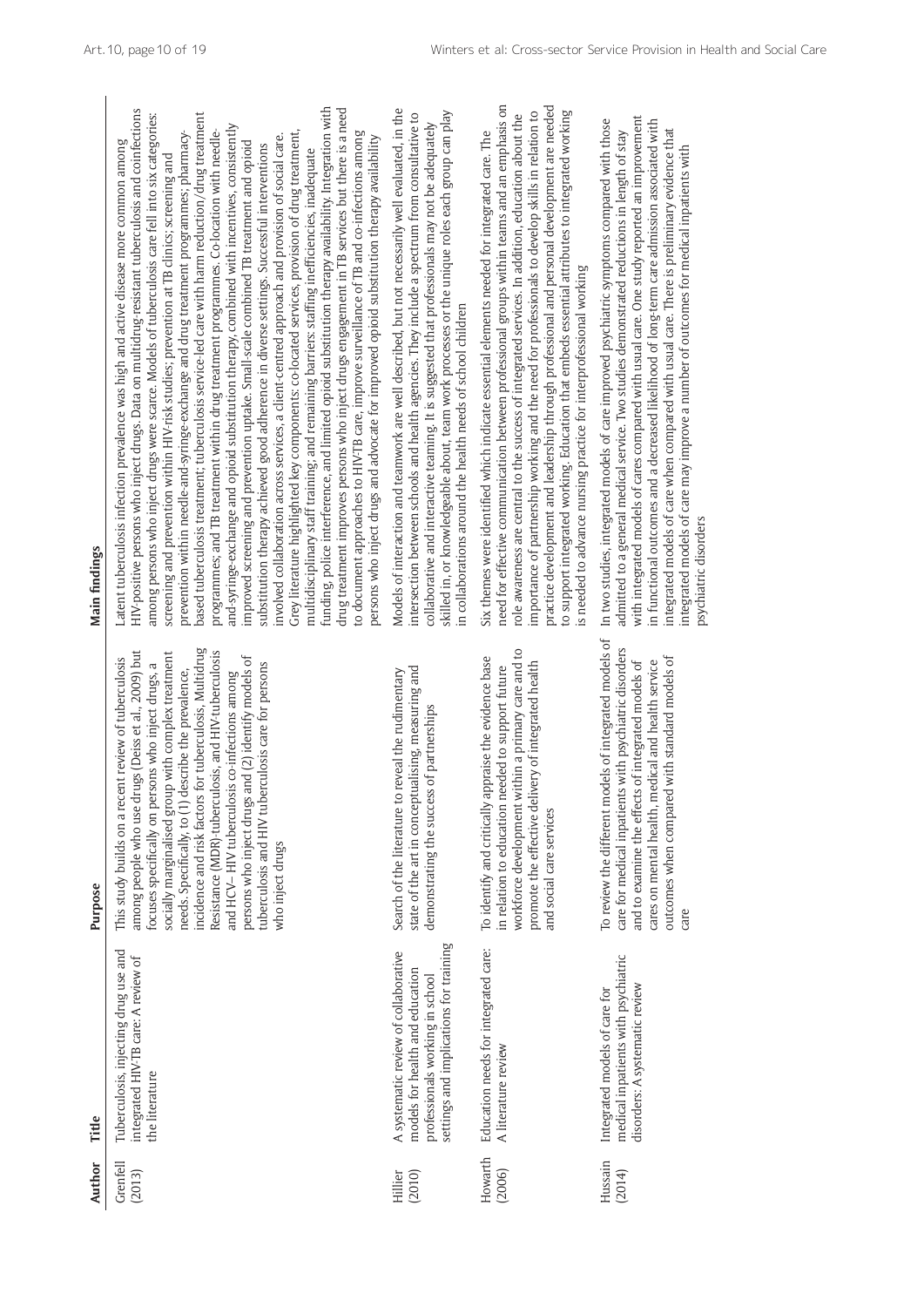| (2013)<br>Lee     | adults with a severe mental illness?<br>comorbidity more effectively for<br>collaborative care to address<br>What is needed to deliver              | particular emphasis on models that have addressed<br>To identify Australian collaborative care models<br>demonstrate key principles needed to promote<br>for adults with a severe mental illness, with a<br>comorbidities to a severe mental illness, to<br>collaborative care                                                                                                                                                                                                               | $\prec$<br>고.<br>Ĕ<br>U<br>Ĕ<br>$\tilde{c}$<br>≑<br>$\overline{\circ}$<br>ੱਕ<br>୪<br>ದ                                             |
|-------------------|-----------------------------------------------------------------------------------------------------------------------------------------------------|----------------------------------------------------------------------------------------------------------------------------------------------------------------------------------------------------------------------------------------------------------------------------------------------------------------------------------------------------------------------------------------------------------------------------------------------------------------------------------------------|------------------------------------------------------------------------------------------------------------------------------------|
| Loader<br>(2008)  | facilitated integrated care for older<br>and communications technology<br>people: A review of information<br>Health informatics for older<br>people | To find examples of good practice and any evidence<br>effectively address the challenges of healthcare and<br>in information and communications technology to<br>to support the high expectations and confidence<br>social care of older people                                                                                                                                                                                                                                              | F<br>$\overline{\circ}$<br>م ب<br>₩<br>Ĕ<br>$\overline{\circ}$<br>ದ<br>୪<br>ਜ਼<br>두<br>ō<br>ర<br>$\overline{\circ}$<br>≥<br>7<br>≘ |
| (2004)<br>Soto    | Literature on integrated HIVcare: A<br>review                                                                                                       | models, the needs of HIV-infected clients and their use<br>of ancillary services, and integrated mental health and<br>It presents the findings related to integrated HIV care<br>innovative integrated HIV care programmes. With the<br>these findings are discussed, and directions for future<br>substance-abuse treatment, as well as descriptions of<br>providers, programme managers, and policy makers,<br>goal of providing useful information to HIV service<br>research are offered | ᄐ<br>۳Ę<br>ನ<br>$\overline{\circ}$<br>ದ<br>'F<br>F<br>≥                                                                            |
| Winters<br>(2015) | in mental health crisis response<br>Interprofessional collaboration<br>systems: a scoping review                                                    | collaboration in mental health crisis response systems<br>in the existing literature related to interprofessional<br>especially in areas that are complex or have not yet<br>been reviewed comprehensively, to summarise and<br>disseminate research findings and to identify gaps<br>To rapidly map key contributions to knowledge,                                                                                                                                                         | 5<br>ਰ<br>ਹ<br>ō<br>ಠ                                                                                                              |

Table 4: Purpose and main findings of included review articles. **Table 4:** Purpose and main findings of included review articles.

needed along with education for staff about comorbidity and the capacity of cross-sector agencies eeded along with education for staff about comorbidity and the capacity of cross-sector agencies to work in collaboration to support shared clients. Enhanced communication has been achieved through mechanisms such as the co-location of staff from different agencies to enhance sharing work in collaboration to support shared clients. Enhanced communication has been achieved rough mechanisms such as the co-location of staff from different agencies to enhance sharing overnmental and organisational promotion of and incentives for cross-sector collaboration is Governmental and organisational promotion of and incentives for cross-sector collaboration is of expertise and interagency continuity of care, shared treatment plans and client records and collaborating to stabilise housing as the basis for sustained clinical engagement has also been expertise and interagency continuity of care, shared treatment plans and client records and Ilaborating to stabilise housing as the basis for sustained clinical engagement has also been identified that have successfully delivered enhanced integration of care between clinical and ared case review meetings. Promoting a 'housing first approach' with cross-sector services entified that have successfully delivered enhanced integration of care between clinical and shared case review meetings. Promoting a 'housing first approach' with cross-sector services number of nationally implemented and local examples of collaborative care models were A number of nationally implemented and local examples of collaborative care models were non-clinical services. Several key principles for effective collaboration were also identified. on-clinical services. Several key principles for effective collaboration were also identified **ICCESSful** successful

chnologies are designed and diffused within a particular social context that can either stimulate technologies are designed and diffused within a particular social context that can either stimulate will merely be encoded into the system. Despite the repeated policy claims for health informatics hy likely to produce expensive and ineffective health informatics outcomes. The contradictions only likely to produce expensive and ineffective health informatics outcomes. The contradictions ill merely be encoded into the system. Despite the repeated policy claims for health informatics ne aspiration of information and communications technologies to reconcile competing models The aspiration of information and communications technologies to reconcile competing models other, let alone allow access to older people wishing to participate in decisions about their care. 'modernisation' objectives to be achieved, their effectiveness is crucially shaped by the outcome her, let alone allow access to older people wishing to participate in decisions about their care. odernisation' objectives to be achieved, their effectiveness is crucially shaped by the outcome use if healthcare and social care professionals are not prepared to share information with each ontent is not perceived as relevant to the life experiences of the user. Thus, while information content is not perceived as relevant to the life experiences of the user. Thus, while information innot be viewed as a means to reconcile such policy contradictions. Such confused metoric is cannot be viewed as a means to reconcile such policy contradictions. Such confused rhetoric is care also foregrounds the importance of recognising that information and communications of care also foregrounds the importance of recognising that information and communications se if healthcare and social care professionals are not prepared to share information with each s adoption or make it redundant. The fastest broadband network connection will be of little debates about those objectives themselves. Information and communications technologies of debates about those objectives themselves. Information and communications technologies its adoption or make it redundant. The fastest broadband network connection will be of little milarly, the most accessible website will be seldom used by older people if its information Similarly, the most accessible website will be seldom used by older people if its information facilitate integrated person-centred health and social care, there is little evidence in the to facilitate integrated person-centred health and social care, there is little evidence in the nd communications technologies may be regarded as important tools for enabling the and communications technologies may be regarded as important tools for enabling the erature review considered here that it has been realised literature review considered here that it has been realised

retention in medical care, and their findings indicated an association between integrated HIV care tention in medical care, and their findings indicated an association between integrated HIV care ne few evaluations of integrated models tended to focus on measurements of engagement and The few evaluations of integrated models tended to focus on measurements of engagement and supported use of a wide range of primary and ancillary services delivered by a multidisciplinary th multiple interacting disorders can gain useful and practical knowledge from this literature with multiple interacting disorders can gain useful and practical knowledge from this literature and increased service utilisation. The majority of reviewed articles described integrated models pported use of a wide range of primary and ancillary services delivered by a multidisciplinary increased service utilisation. The majority of reviewed articles described integrated models garding the effects of integrated HIV care, those wanting to optimise treatment for patients regarding the effects of integrated HIV care, those wanting to optimise treatment for patients berating in the field and various aspects of implementation and sustainability. Overall, they operating in the field and various aspects of implementation and sustainability. Overall, they am that employs a 'biopsychosocial' approach. Despite the lack of scientific knowledge team that employs a 'biopsychosocial' approach. Despite the lack of scientific knowledge

emergent body of literature were found. Key concepts need better conceptualisation, and further nergent body of literature were found. Key concepts need better conceptualisation, and further Support for interprofessional collaboration, quest for improved care delivery system, merging pport for interprofessional collaboration, quest for improved care delivery system, merging distinct visions of care and challenges to interprofessional collaboration. Lack of conceptual stinct visions of care and challenges to interprofessional collaboration. Lack of conceptual clarity, absent client perspectives, unequal representation across sectors and a young and arity, absent client perspectives, unequal representation across sectors and a young and npirical research is needed empirical research is needed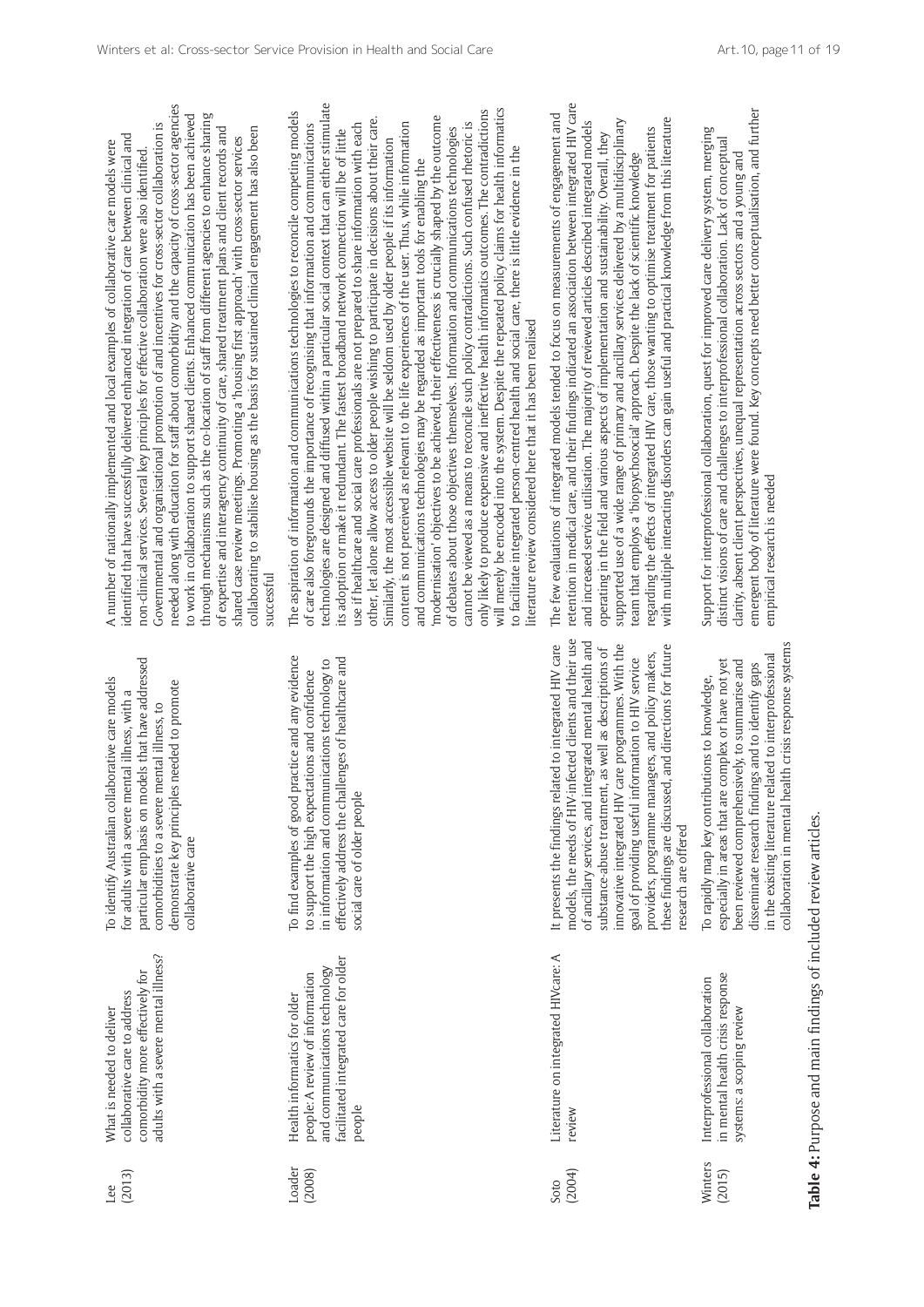|                                                                                                                                        | <b>Butler</b>                                                             | Collet          | <b>Davies</b>    | Donald            | Dowling              | Fisher          | Fleury        | Green       | <b>Grenfell</b> | <b>Hillier</b> | Howarth | Lee    | Loader             | Hussain | Soto             | Winters | Number of<br>terms used |
|----------------------------------------------------------------------------------------------------------------------------------------|---------------------------------------------------------------------------|-----------------|------------------|-------------------|----------------------|-----------------|---------------|-------------|-----------------|----------------|---------|--------|--------------------|---------|------------------|---------|-------------------------|
| Alliance                                                                                                                               |                                                                           |                 |                  |                   |                      |                 |               |             |                 |                |         |        |                    |         |                  |         | $\mathbf{C}$            |
| Client centred                                                                                                                         |                                                                           |                 |                  |                   |                      |                 |               |             |                 |                |         |        |                    |         |                  |         | 3                       |
| Collaborating/ion                                                                                                                      |                                                                           |                 |                  |                   |                      |                 |               |             |                 |                |         |        |                    |         |                  |         | r.                      |
| Consolidating/ion                                                                                                                      |                                                                           |                 |                  |                   |                      |                 |               |             |                 |                |         |        |                    |         |                  |         | 3                       |
| Coordinating/ion                                                                                                                       | ٠                                                                         |                 |                  |                   |                      |                 |               |             |                 |                |         |        |                    |         |                  |         |                         |
| Integrating/ion                                                                                                                        | $\tilde{\tilde{\phantom{a}}}% (\tilde{\phantom{a}}(\tilde{\phantom{a}}))$ | $^\ast_\bullet$ | $^\ast_\bullet$  | $\ddot{\tilde{}}$ |                      | $^\ast_\bullet$ |               |             |                 |                |         |        | $\ast$             | ⋇       | $\ast$           |         | 16                      |
| Interdisciplinary                                                                                                                      |                                                                           |                 |                  |                   |                      |                 |               |             |                 |                |         |        |                    |         |                  |         | 6                       |
| Inter-organisational                                                                                                                   |                                                                           |                 |                  |                   |                      |                 |               |             |                 |                |         |        |                    |         |                  |         |                         |
| Inter-agency                                                                                                                           |                                                                           |                 |                  |                   |                      |                 |               |             |                 |                |         |        |                    |         |                  |         |                         |
| Inter-sectorial                                                                                                                        |                                                                           |                 |                  |                   |                      |                 |               |             |                 |                |         |        |                    |         |                  |         |                         |
| Inter-professional                                                                                                                     |                                                                           |                 |                  |                   |                      |                 |               |             |                 |                |         |        |                    |         |                  |         |                         |
| working/initiative/care<br>Joint ventures/                                                                                             |                                                                           |                 |                  |                   |                      |                 |               |             |                 |                |         |        |                    |         |                  |         | $^{\circ}$              |
| Multi-agency                                                                                                                           |                                                                           |                 |                  |                   |                      |                 |               |             |                 |                |         |        |                    |         |                  |         | $\mathbf{C}$            |
| Multidisciplinary                                                                                                                      |                                                                           |                 |                  |                   |                      |                 |               |             |                 |                |         |        |                    |         |                  |         | $\overline{\mathsf{C}}$ |
| Multi-organisational                                                                                                                   |                                                                           |                 |                  |                   |                      |                 |               |             |                 |                |         |        |                    |         |                  |         | $\sim$                  |
| Multi-professional                                                                                                                     |                                                                           |                 |                  |                   |                      |                 |               |             |                 |                |         |        |                    |         |                  |         | 3                       |
| Partnership                                                                                                                            |                                                                           |                 |                  |                   | $^\ast_\blacksquare$ |                 |               |             |                 |                |         |        |                    |         |                  |         | $\supseteq$             |
| management<br>coordination<br>Spoke/Case                                                                                               |                                                                           |                 |                  |                   |                      |                 |               |             |                 |                |         |        |                    |         |                  |         | $\Box$                  |
| Team                                                                                                                                   |                                                                           |                 |                  |                   |                      |                 |               |             |                 |                |         |        |                    |         |                  |         | $\mathbf{r}$            |
| Teamwork                                                                                                                               |                                                                           |                 |                  |                   |                      |                 |               |             |                 |                |         |        |                    |         |                  |         | 5                       |
| Trans-disciplinary                                                                                                                     |                                                                           |                 |                  |                   |                      |                 |               |             |                 |                |         |        |                    |         |                  |         |                         |
| Trans-organisational                                                                                                                   |                                                                           |                 |                  |                   |                      |                 |               |             |                 |                |         |        |                    |         |                  |         |                         |
| Vertical integration                                                                                                                   |                                                                           |                 |                  |                   |                      |                 |               |             |                 |                |         |        |                    |         |                  |         |                         |
| Virtual integration                                                                                                                    |                                                                           |                 |                  |                   | ٠                    |                 |               |             |                 |                |         |        |                    |         |                  |         | $\sim$                  |
| Terms used per article                                                                                                                 | S                                                                         | LN,             | $\triangleright$ | $\triangleright$  | $\triangleright$     | $\overline{1}$  | $\frac{1}{6}$ | $\mathbb O$ | $\overline{ }$  | $\tilde{1}$    | $\Box$  | $\Box$ | $\circ$<br>$\circ$ |         | $\triangleright$ | $\circ$ | 140                     |
| Table 5: Frequency of terms used interchangeably by authors of included studies<br>*Indicates the primary term adopted by the authors. |                                                                           |                 |                  |                   |                      |                 |               |             |                 |                |         |        |                    |         |                  |         |                         |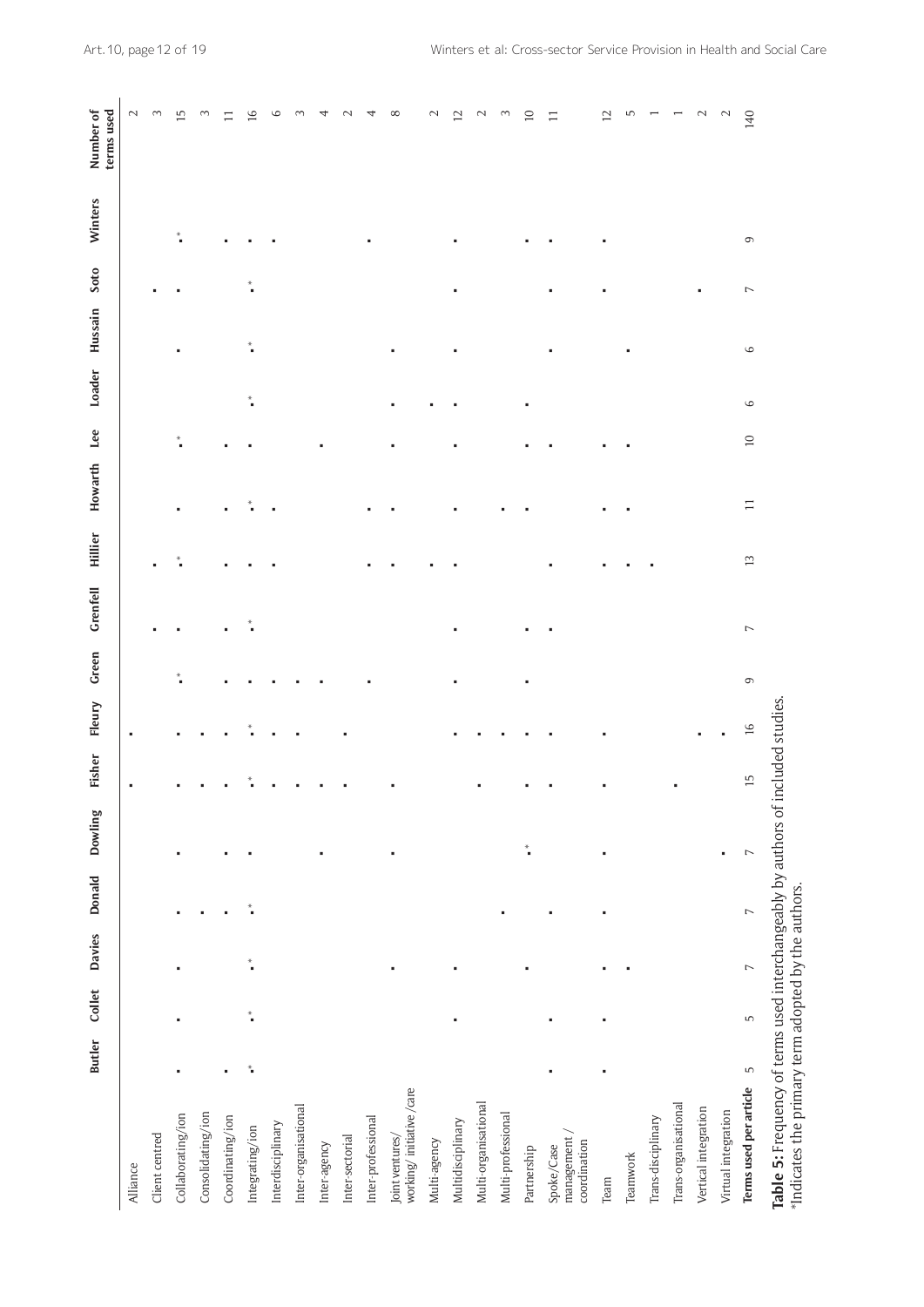| Author               | Primary term  | <b>Definition provided</b>                                                                                                                                                                                                                                                                                                                                                                                                                                                                                                                                                                                                                                                                                                                                                                                                                                                                                                                                                                                                                                                                                                                                                                                                                             |
|----------------------|---------------|--------------------------------------------------------------------------------------------------------------------------------------------------------------------------------------------------------------------------------------------------------------------------------------------------------------------------------------------------------------------------------------------------------------------------------------------------------------------------------------------------------------------------------------------------------------------------------------------------------------------------------------------------------------------------------------------------------------------------------------------------------------------------------------------------------------------------------------------------------------------------------------------------------------------------------------------------------------------------------------------------------------------------------------------------------------------------------------------------------------------------------------------------------------------------------------------------------------------------------------------------------|
| Butler (2011)        | Integration   | At the simplest level, integrated mental and physical health care occurs when mental<br>health specialty and general medical care clinicians work together to address both the<br>physical and mental health needs of their patients. Models of integrated care, sometimes<br>called collaborative care, vary widely, but most include more than merely enhanced<br>coordination of or communication between the clinicians responsible for the mental<br>and physical health needs of their patients. Indeed, attempts to integrate provider roles<br>emphasise parity and mutual respect for the two health components. At the same time,<br>they include efforts to improve the process of care using evidence-based standards of care.                                                                                                                                                                                                                                                                                                                                                                                                                                                                                                             |
| Collet (2010)        | Integration   | Not defined                                                                                                                                                                                                                                                                                                                                                                                                                                                                                                                                                                                                                                                                                                                                                                                                                                                                                                                                                                                                                                                                                                                                                                                                                                            |
| <b>Davies (2011)</b> | Integration   | Integration of service provision can be defined as 'a single system of needs assessment,<br>commissioning and/or service provision that aims to promote alignment and collaboration<br>between the cure and care sectors (Rosen & Ham, 2008). There are different levels of<br>integration between healthcare services (Kodner & Spreeuwenberg, 2002). In the context<br>of integrated working with care homes, these can be summarised as: Patient/micro-level<br>close collaboration between different healthcare professionals and care home staff,<br>e.g. for the benefit of individual patients. Organisational/meso-level organisational or<br>clinical structures and processes designed to enable teams and/or organisations to work<br>collaboratively towards common goals (e.g. integrated health and social care teams).<br>Strategic/macro-level integration of structures and processes that link organisations and<br>support shared strategic planning and development, e.g. when healthcare services jointly<br>fund initiatives in care homes (Bond, Gregson, & Atkinson, 1989 and The British Geriatrics<br>Society, 1999).                                                                                                        |
| Donald (2005)        | Integration   | There is considerable diversity concerning the definition of integration, and the extent<br>of integration varies enormously across different studies and settings. For example, it is<br>used to refer to treatment provided both by multi-professional teams and by individual<br>providers. In general, integrated approaches refer to those where both the mental health<br>disorder and the addictive disorder are treated simultaneously. Typically, this is regarded<br>as requiring the treatment to take place within the same service by the same clinician.<br>The nature of the integrated treatment should also be considered. If integration merely<br>involves augmentation through the addition of either a standard mental health treatment<br>component or a standard drug and alcohol treatment component, then it may be argued<br>that this is not truly integrated. Rather it may be that an integrated treatment would<br>directly acknowledge and address the presence of the comorbidity in terms of the tailoring<br>of the treatment to the current status of the person and would treat the co-occurring<br>nature of the disorders, which may involve making adjustment in one treatment to take<br>account of the other. |
| Dowling (2004)       | Partnership   | For the purposes of the present article, the authors adopted the Audit Commission's (1998)<br>definition of partnership as a joint working arrangement where partners are otherwise<br>independent bodies cooperating to achieve a common goal; this may involve the creation of<br>new organisational structures or processes to plan and implement a joint programme, as well as<br>sharing relevant information, risks and rewards. This definition is compatible with a wider range<br>of terms than 'partnership', including similar terms such as 'cooperation' and 'collaboration'.                                                                                                                                                                                                                                                                                                                                                                                                                                                                                                                                                                                                                                                             |
| Fisher (2012)        | Integration   | Not defined                                                                                                                                                                                                                                                                                                                                                                                                                                                                                                                                                                                                                                                                                                                                                                                                                                                                                                                                                                                                                                                                                                                                                                                                                                            |
| Fleury (2006)        | Integration   | To paraphrase Leutz (1999) the term integration has put forward a large number of models<br>concerning the organisation of services or types of intervention. All refer to 'anything from<br>the closer coordination of clinical care for individuals to the formation of managed care<br>organisations that either own or contract for a wide range of medical and social support<br>services'.                                                                                                                                                                                                                                                                                                                                                                                                                                                                                                                                                                                                                                                                                                                                                                                                                                                       |
| Green (2014)         | Collaboration | Not defined                                                                                                                                                                                                                                                                                                                                                                                                                                                                                                                                                                                                                                                                                                                                                                                                                                                                                                                                                                                                                                                                                                                                                                                                                                            |
| Grenfell (2013)      | Integration   | Not defined                                                                                                                                                                                                                                                                                                                                                                                                                                                                                                                                                                                                                                                                                                                                                                                                                                                                                                                                                                                                                                                                                                                                                                                                                                            |
| Hillier (2010)       | Collaboration | Not defined                                                                                                                                                                                                                                                                                                                                                                                                                                                                                                                                                                                                                                                                                                                                                                                                                                                                                                                                                                                                                                                                                                                                                                                                                                            |
| Howarth (2006)       | Integration   | Not defined                                                                                                                                                                                                                                                                                                                                                                                                                                                                                                                                                                                                                                                                                                                                                                                                                                                                                                                                                                                                                                                                                                                                                                                                                                            |
| Hussain (2014)       | Integration   | Collaborative or integrated mental health care has been defined as care delivered by<br>general medical physicians working with psychiatrists and other allied health professionals<br>to provide complementary services, patient education and management to improve mental<br>health outcomes (Katon, Von Korff, & Lin, 1995). Integrated models of care are patient-<br>centred, and they not only involve the psychiatrist as a consultant with co-location of<br>psychiatric and medical services but also involve a shared responsibility for the care of all<br>patients within a service.                                                                                                                                                                                                                                                                                                                                                                                                                                                                                                                                                                                                                                                      |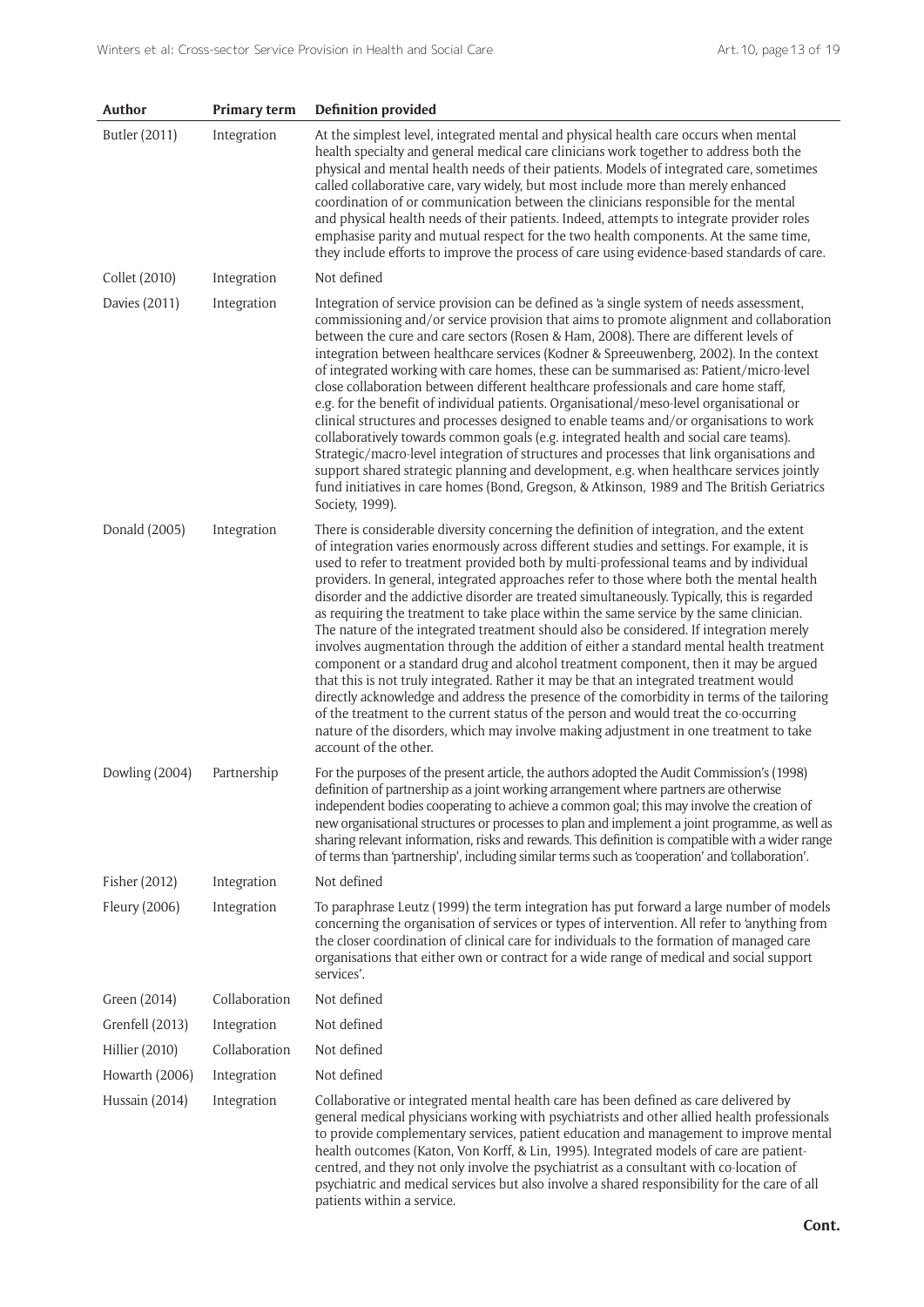| Author           | Primary term  | <b>Definition provided</b>                                                                                                                                                                                                                                                                                                                                                                       |
|------------------|---------------|--------------------------------------------------------------------------------------------------------------------------------------------------------------------------------------------------------------------------------------------------------------------------------------------------------------------------------------------------------------------------------------------------|
| Lee (2013)       | Collaboration | Not defined                                                                                                                                                                                                                                                                                                                                                                                      |
| Loader (2008)    | Integration   | Not defined                                                                                                                                                                                                                                                                                                                                                                                      |
| Soto (2004)      | Integration   | For the purpose of this review, we offer the following working definition: Integrated HIV<br>care combines HIV primary care with mental health and substance-abuse services into a<br>single coordinated treatment programme that simultaneously, rather than in parallel or<br>sequential fashion, addresses the clinical complexities associated with having multiple<br>needs and conditions. |
| Winters $(2015)$ | Collaboration | Craven and Bland (2006) 'involving providers from different specialties, disciplines, or<br>sectors working together to offer complementary services and mutual support, to ensure<br>that individuals receive the most appropriate service from the most appropriate provider in<br>the most suitable location, as quickly as necessary, and with minimal obstacles'.                           |

**Table 6:** Definitions of primary concept used by authors of included studies.

Craven MA, Bland R. Better practices in collaborative mental health care: an analysis of the evidence base. Can J Psychiatry Revue Canadienne De Psychiatrie 2006; 51: 7S–72S.

Leutz WN. Five laws for integrating medical and social services: lessons from the United States and the United Kingdom. Milbank Quart 1999; 77: 77–110.

Rosen R, Ham C: Integrated Care: Lessons from Evidence and Experience. The Nuffield Trust for Research and Policy Studies in Health Services; 2008.

Kodner DL, Spreeuwenberg C: Integrated care: meaning, logic, applications, and implications – a discussion paper. International journal of integrated care 2002, 2[1]: 1–6.

Bond J, Gregson BA, Atkinson A: Measurement of Outcomes within a Multicentred Randomized Controlled Trial in the Evaluation of the Experimental NHS Nursing Homes. Age and Ageing 1989, 18: 292–302.

British Geriatrics Society: The Teaching Care Home – an option for professional training. Proceedings of a Joint BGS and RSAS AgeCare Conference held in February 1999 [[http://www.bgs.org.uk/PDF%20Downloads/teaching\\_care\\_](http://www.bgs.org.uk/PDF%20Downloads/teaching_care_homes.pdf) [homes.pdf](http://www.bgs.org.uk/PDF%20Downloads/teaching_care_homes.pdf)], accessed 080311.

Katon W, VonKorff M, Lin E, et al: Collaborative management to achieve treatment guidelines Impact on depression inprimarycare.JAmMedAssoc1995; 273: 1026–1031. Audit Commission [1998] A Fruitful Partnership: Effective Partnership Working. Audit Commission, London.

#### Towards a shared vision of care – perceived need, commitment and involvement

Striving for a shared vision of care across sectors is mentioned as integral to the success of cross-sector service provision by a number of authors [4, 15, 25, 27, 29]. A number of authors suggest that for cross-sector service provision arrangements to be successful, there must first be a perceived need for the arrangement [15, 26, 27, 29] and commitment from all sectors [26, 27, 29]. Authors stress the importance of involving staff early on in the conceptualisation phase [4] and in an on-going and iterative manner for the duration of the cross-sector service provision arrangement [4, 26]. Clarity of goals and purpose are seen as important by a number of authors [15, 25, 29]. Furthermore, a number of authors suggest that goals of the cross-sector service provision are best developed in a cooperative and coordinated manner [26, 27, 29]. Decision making that occurs in a collaborative and shared manner is also reported to facilitate cross-sector service provision [26, 27]. Winters et al. [4] suggest that devoting time to work through differences as they emerge between sectors is important for ensuring that all parties align with a shared vision for the cross-sector service provision arrangement. Sloper [10] highlights similar findings and notes that if the reverse (lack of perceived need and shared vision) is found to be the case, it acts as a barrier to the success of cross-sector service provision.

Many authors mention that equality across sectors involved in cross-sector service provision plays an important

role in providing better care [4, 17, 21, 26, 29]. In particular, Soto et al. [17] highlight that arranging the team members in a non-hierarchical way facilitates a high level of collaboration [17]. Winters et al. [4] report that at times included studies would regard one sector as the knower and one as the learner, which could create tension between two sectors. Similarly, Davies et al. [21] report that in all the studies included in their review, healthcare staff, rather than home care staff, led or conducted the programmes. Many home care staff in their studies reported feeling like their knowledge and views were not valued. Equal participation across sectors is therefore viewed to be important for achieving success related to cross-sector service provision.

# Leadership

Effective leadership is considered to be an integral element of cross-sector service provision [15, 17, 21, 25, 27, 28]. Sloper [10] indicates that appropriate leadership, if present, is a facilitator to cross-sector service provision and, if lacking, is a barrier in many of the articles they reviewed. Buy-in, on-going support and consistent involvement by leadership are viewed as mechanisms to challenge ways of thinking that preclude cross-sector service provision facilitation [17, 21, 25, 27]. Moreover, suitable leadership is reported to promote the inclusion of approaches that facilitate cross-sector service provision into everyday practice [27]. Fleury [28] indicates that collective leadership, meaning the involvement of all levels of governance – structural, tactical and operational – is necessary to support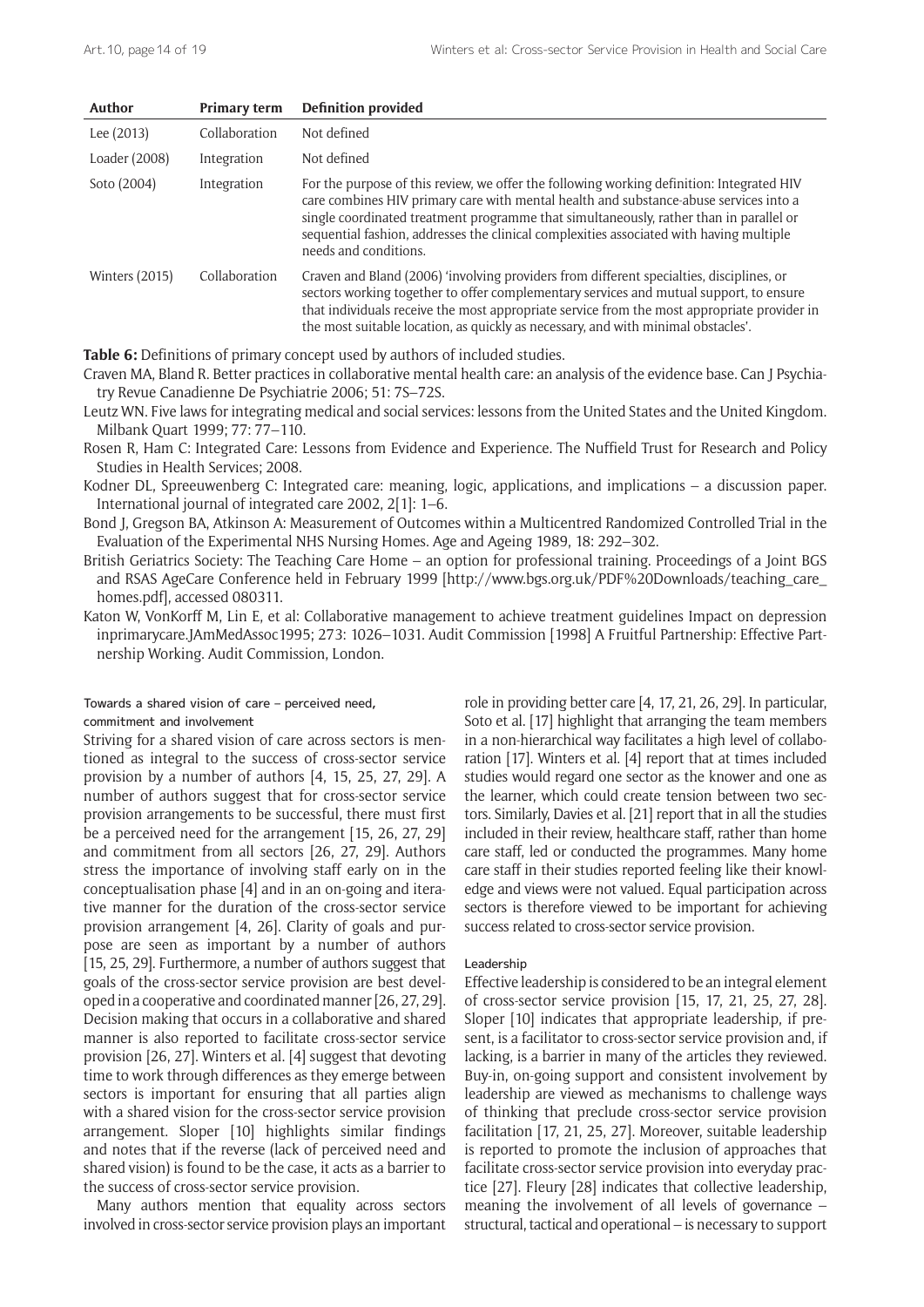coherent and integrated support for cross-sector service provision.

#### Service provision across the boundaries

Given that sectors involved in cross-sector service provision are rarely governed under the same body or are socialised differently based on the cultures of their workplaces, providing a service across boundaries can be challenging. Communication (or its absence) is frequently identified as a facilitator or barrier to providing effective cross-sector service provision [4, 17, 18, 26, 27]. Many sectors have their own language or jargon [4, 26], and as Hillier et al. [26] state, attention is needed to ensure that sectors are not disempowering one another with their use of jargon. Hillier et al. stress that open communication among team members should be fostered and encouraged [26]. Other scholars recommend the implementation of mechanisms to enhance regular and direct communication across sectors such as developing shared or agreed-upon protocols, procedures, service agreements or memoranda of under-standing [17, 18, 25, 27]. Lee et al. [27], Soto et al. [17] and Green et al. [18] state that introducing specific and welldefined protocols and partnership agreements related to performing the intervention of interest are important for clarifying expectations of those involved and for ensuring accountability. Lee et al. [27] also highlight joint or shared treatment planning across sectors as a means of underpinning a model's success.

Sharing information across sectors is a complex issue requiring deliberate attention from all sectors involved. A number of authors point to the challenges experienced when sectors have different rules related to consumer confidentiality or sharing consumer information [17, 26, 27]. Lee et al. [27] found that some partners were able to share information freely and that the sharing of information improved over time for those who originally experienced challenges.

On a similar vein, nine reviews speak to the value of having someone in an expert/specialised role or taking on a coordinating function [4, 17–19, 21, 25–28]. Hillier et al. [26] mention that viewing all team members as equal but assigning a leadership role to the individual with the greatest expertise results in greater team functioning and cohesion, as well as promotes an equal distribution of leadership responsibilities. A number of authors note the benefits of having someone in a coordinator, linking, case manager, transition support worker or boundary spanner role [4, 17–19, 27, 28]. Lee et al. [27] state that these roles improve client engagement and satisfaction rates. Issues of language use, jargon, confidentiality, agreed-upon documents and coordinator roles are reported to enhance the success of crosssector service provision.

#### Adequately resourcing cross-sector service provision

Committing adequate resources across sectors that are attempting to offer cross-sector service provision is a critical feature frequently identified in the included reviews [4, 18, 21, 23, 25, 27]. Funding can be challenging to navigate when sectors retain most or all of their independence from one another [4, 21, 25, 27]. In cross-sector service provision arrangements where the programme is jointly funded, this issue appears to be reduced [21]. However, a number of reviews noted that when there are hard divides between sectors, ensuring that the service provision is funded equally by all involved can be difficult [4, 25, 27]. Fisher and Elnitsky [25] discuss creative ways of sharing costs when categorical (sector-specific) funding is provided. The authors highlight blended funding and the 'medical home' approach as a means of navigating categorical funding arrangements. The medical home approach provides patients with a range of services and blended funding often occurs through fund matching from different sources. Fisher and Elnitsky [25] go on to warn that adopting this approach must be done flexibly given the changing needs of consumers. Lee et al. [27] discuss a funding arrangement where one government department oversaw funding for two sectors with the expectation that care be provided in partnership. Green et al. [18, p. 10] found that often service provision occurred 'on sheer good will' where staff worked beyond their normal hours to provide the service. Dedicated time [18, 21], appropriate infrastructure, space [4, 17] and adequate staffing [4, 18, 23] are also viewed as critical to the sustainment of cross-sector service provision.

Resources allocated to evaluation and monitoring are noted as critical to ensuring that cross-sector service provision produces the desired effect [15]. The element of evaluation, particularly in regard to outcomes, is reported as largely missing from most of the included studies in the review articles. This will be discussed further later on in this section.

# Developing novel arrangements or fostering existing relationships

For cross-sector service provision to be implemented, slight to significant changes to standard practice are needed [21, 27–29]. However, two reviews [27] mention that often when cross-sector service provision arrangements parallel a pre-existing relationship with a history of shared service provision between two or more sectors, they are more successful, rather than when novel partnerships are established. Others stress that the introduction of any model requires that it be moulded to the context in which it will be delivered [23, 28], taking into account the unique needs of the consumer group [23]. In Fleury's [28, p. 162] extensive review of the conceptualisation of integrated service networks, the authors indicate that 'the networks that have reached a higher level of density, meaning a better integration between organizations, have developed the most formalized ties between organizations through various integration strategies at the structural, functional/ administrative, and clinical levels'. Davies et al. [21] similarly state that formal structures may need to be in place for crosssector service provision to be successful. Consideration must be given to attempting to align the cross-sector service provision with an existing relationship or devoting time to align novel cross-sector service provision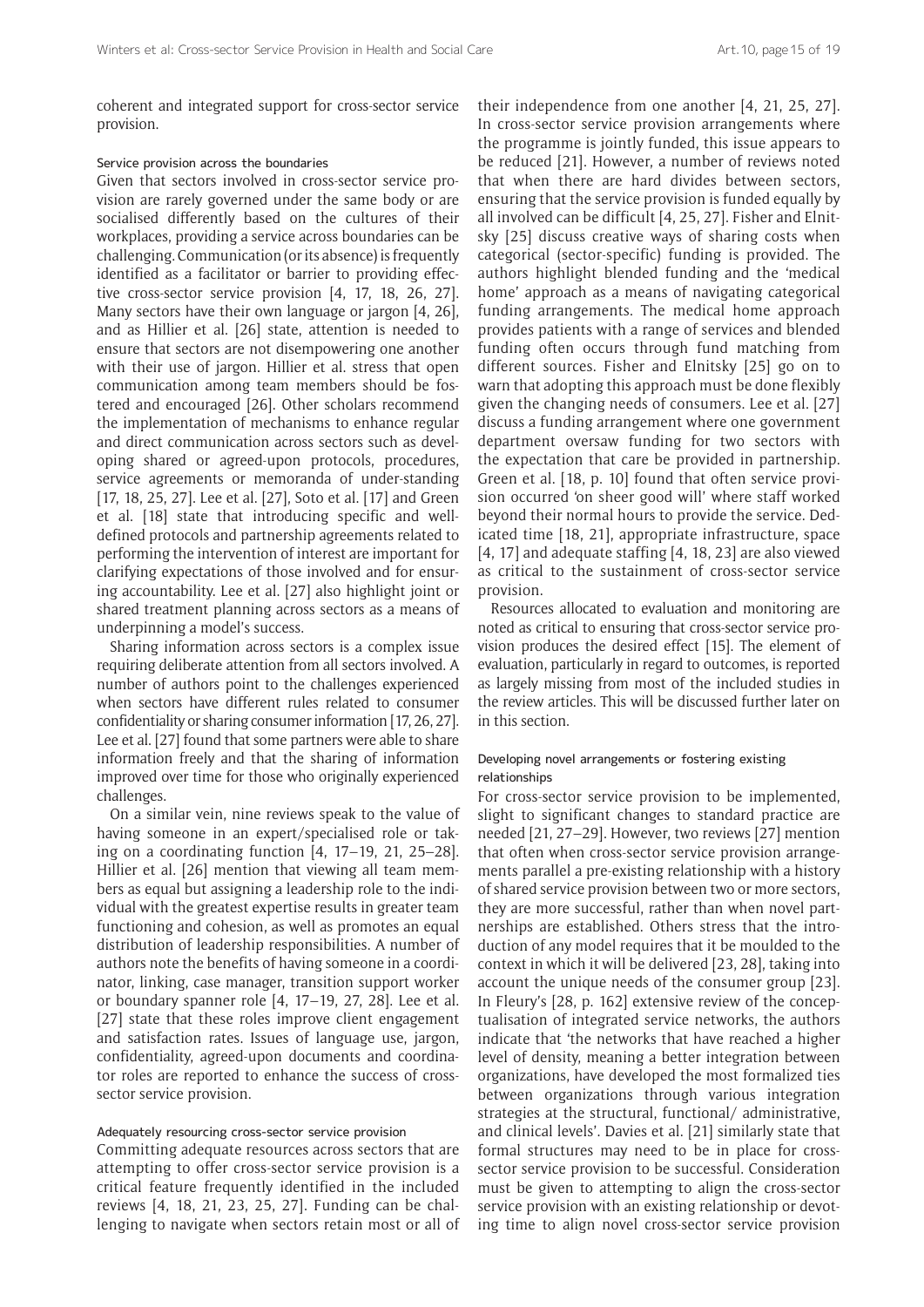arrangements with the context in which they will be delivered.

#### Strengthening connections between sectors

As Hillier et al. [26] conclude, team building work is one of the biggest predictors of success and this notion was shared by Howarth et al. [29] who stress that the need for team working skills is necessary for strong cross-sector service provision. The stronger the linkages are between the sectors involved, the more successful the cross-sector service provision arrangements are thought to be [17, 18]. Cross-training, learning together or increasing knowledge about the other sector is mentioned by a number of authors as a means to strengthen the connection between sectors [7, 18, 21, 27, 29]. But again, Davies et al. [21] note that being able to access training requires dedicated resources (time and funding) for such activities and that all levels of staff need to be encouraged to participate in the training.

Role clarification is another area that is mentioned profusely in bodies of literature related to integration, collaboration, partnership and coordination. Findings from this umbrella review further support the notion that clarification of roles is critical to the success of cross-sector service provision [4, 18, 26, 27, 29]. Hillier et al. [26] mention that clarifying roles through observing each other's work contributes to the success of the service delivery. Howarth et al. [29] found that negotiating roles removed professional tribalism and turf war issues. These findings are in line with Sloper's [10] review where the authors conclude that clearly defined roles ensure that everyone knows what was expected of them. Similar to Sloper's [10] findings, the degree to which members from each sector respect and trust the members of the other sector shape the success of the cross-sector service provision [15, 27, 29] and can be promoted by joint training.

Opportunities to meet regularly [4, 18, 25, 27, 29], face to face or by phone, or being co-located [4, 18, 27] are identified as helping to build stronger connections between sectors involved in cross-sector service provision. Reasons for coming together include consulting on a case [4, 27], having regular steering committee meetings [27] or to participating in a community of practice [25]. A number of authors of included reviews state that having opportunities to engage with members from other sectors is necessary for success and parallel the findings in Sloper [10].

Contrarily, the constant mutation of services and/or the expansion of roles [29], high staff turnover [18, 27], different professional ideologies [4] and turf wars [17, 29] are identified as posing challenges to increasing connections across sectors. Green et al. [18] mention the negative impact racism and historical trauma have on cross-sector service provision and this is similar to the discussion in Sloper [10] that relates to the negative impact stereotypes have on staff building strong connections with one another. However, other authors did not mention these notions. Future research should explore these concepts in more depth.

# **What remains to be known about cross-sector service provision?**

### Absent consumer voice notable

The main reason for engaging in cross-sector service provision is to improve the care provided to consumers, but what is strikingly absent from much of the included literature is the voice of the consumer [4, 19, 21, 26, 28]. Hillier et al. [26] indicate that the bulk of the literature included in their review is from the perspective of the expert opinion, with the values and preferences of the consumer left unreported. Winters et al. [4] similarly state that the consumer perspective is relatively absent and that consumerrelated outcomes were reported from the perspective of the caregivers. Only one study in their review reported outcomes from the consumer's perspective [4]. Numerous authors are strongly calling for more research related to consumer outcomes [4, 19, 21, 26, 28]. Including this perspective is critical to ensuring that cross-sector service provisions are provided in a way that meets the needs of the consumer [4].

#### Lack of published evaluation findings and outcomes

Perhaps most notable, all but one of the authors of the included reviews writes about the lack of evaluation and outcomes [4, 15, 17, 19–29]. As Hillier et al. [26] note, models of teamwork are well described but not well evaluated. Making firm recommendations about cross-sector service provision is challenging without evidence [4, 15, 17, 20–29]. Unfortunately, the findings from the current review strongly align with those found 10 years previously by Sloper [10] indicating that little movement in the way of evaluation and outcome measurement has occurred. Almost all authors in this review implore researchers to include evaluative components in future research related to cross-sector service provision in order to demonstrate effectiveness [4, 15, 17, 20– 29]. Fisher & Elnitsky [25] suggest that evaluations should occur early on, and Lee et al. [27] suggest that they should occur alongside service innovation to measure the success of services integration. Dowling et al. [15] posit that perhaps this paucity is related to the extended time frames and complexity of measuring outcomes. The authors also stress that evaluating processes, although more straightforward to measure, may only be relevant for the duration of the partnership [15]. They conclude that these difficulties may contribute to placing misleading evidence in our grasp. More attention to evaluating cross-sector service provision and determining outcomes is necessary.

#### **Discussion**

The findings from this umbrella review parallel, in many ways, those found by the 2004 review of reviews conducted by Sloper [10]. A more disappointing similarity between the current review and that of Sloper [10] was that even though authors have long-concluded their studies with a plea for more research on outcomes related to the effectiveness of cross-sector service provision, to date very few studies report effectiveness outcomes. Even if reported, the outcomes related to effectiveness were rarely positive. Again, many reviews found that the bulk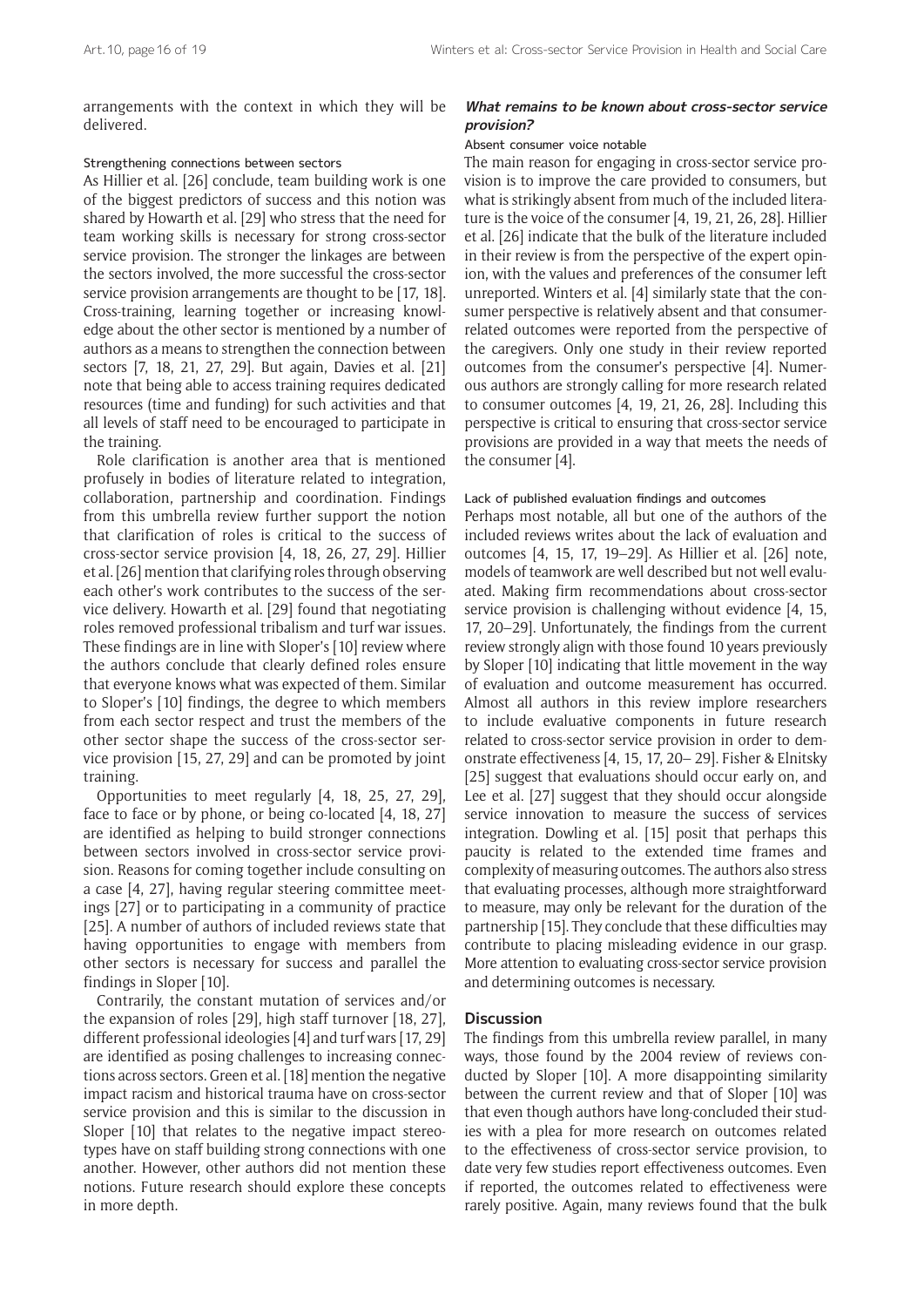of the evidence is still related to descriptions or findings related to the process of cross-sector service provision, but at present there is minimal evidence related to the outcomes of cross-sector service provision.

There is much overlap between the supposedly distinct bodies of literature drawn on to inform the current view of cross-sector service provision. The first issue at hand is the lack of conceptual clarity in the literature related to cross-sector service provision. Immediate work is needed to ensure that the emerging body of literature facilitates a dialogue among researchers, policy makers, service providers and consumers regarding what cross-sector service provision entails and its possible benefits and drawbacks. The current authors proposed a working definition of cross-sector service provision as independent, yet interconnected sectors working together to better meet the needs of consumers and improve the quality and effectiveness of service provision – in the hopes that it will spur dialogue and debate needed to progress the field and to ensure coherence in service delivery planning, provision and sustainment.

The terms used interchangeably carry similar but not identical meanings; therefore, care must be taken to ensure that researchers and decision makers understand the nuanced differences in the terms they are using. Moreover, attention is required to exploring cross-sector service provision at intersection of care transition points, as opposed to at the individual provider level. Much remains to be known about what shapes cross-sector service provision and the outcomes that result from these arrangements. The current authors could not easily discern from the included literature why any of the included reviews adopted one primary term over another. Of the authors who did delineate how they conceptualised the central term, there was substantial overlap between their definition and that of other authors' definition of different central terms.

#### **Future research implications**

Significant time and attention must be given to conceptualising how all sectors involved in the provision of services make sense of the arrangement. This includes things like developing a shared vision, strategies to facilitate communication and awareness of what to do about power differentials. Moreover, additional work is needed to determine what occurs at the boundary between sectors, where tensions and synergies emerge beyond the individual level. More awareness of how different organisational structures are involved in shaping cross-sector service provision is needed. Differing payment structures and their impact on cross-sector working should be explored further. The focus has largely been at the micro/provider level but the interface between policies related to the independent sectors has not been explored. How these policies shape cross-sector service provision is unknown. Future research could explore what it is like for the leaders to lead their own teams while needing to consider other sectors in how they provide service to consumers. In addition, what is known about the difference between cross-sector service provision for chronic, as opposed to acute and short-lived

conditions, is missing from the literature. There is likely variation in how the acuity of the concern shapes service provision across sectors, but little to nothing is reported about this in the literature.

#### **Limitations**

The focus of this umbrella review was on service provision between two or more interconnected, yet *independent* sectors. Integration has come to be understood as existing on a continuum ranging from loose coordination to more overlap with a shared governance structure [28]. All appropriate studies related to integration were included in this umbrella review; however, it is worth mentioning that it was difficult to discern the extent of integration of all articles included in the existing reviews and this may have skewed the result of the current umbrella review slightly. However, excluding integration studies based on this concern would have posed a bigger threat to the overall integrity of the review. Despite lacking certain information, we felt it was important to include studies that might have been deemed lower quality because they still provided useful information regarding cross-sector service provision. Given the year range of articles included in the existing systematic reviews, it is possible that studies were included in more than one review, which could potentially influence the findings of the current umbrella review. The current authors could not do a comparison of included articles because authors of the included reviews did not always provide this information. Finally, only studies conducted in English were included in this umbrella review; therefore, we likely missed important studies conducted in other languages. As an example, we could not include a German review by Schmid, Steinert, and Borbe [30].

# **Conclusion**

The literature shows that the focus is still at the individual provider level, more so than the sector level. Further investigation into what is involved in developing a shared vision of care across diverse sectors is needed. This will undoubtedly include the consumer, front-line staff and leadership of each sector but should take a higher level look at what organisational facilitators and challenges exist at the boundary between sectors in regard to cross-sector service provision. The findings from the vast amount of literature in the area has aligned with the following: taking a client-centred approach, developing a shared vision of care, enhancing and supporting communication across sectors involved with cross-sector service provision and navigating power differentials. The findings from this umbrella review provide much needed insight into the role that individuals involved with cross-sector service provision play in the success and failure of the arrangements. However, future research from a cross-organisational perspective is needed to better understand what shapes cross-sector service provision. Highlighting substantial similarities to the work done a decade prior by Sloper [10] is not meant to imply that no progress has been made in the years since that review was conducted, but it does raise some concerns related to duplicating approaches that have previously been explored at length. Future researchers should focus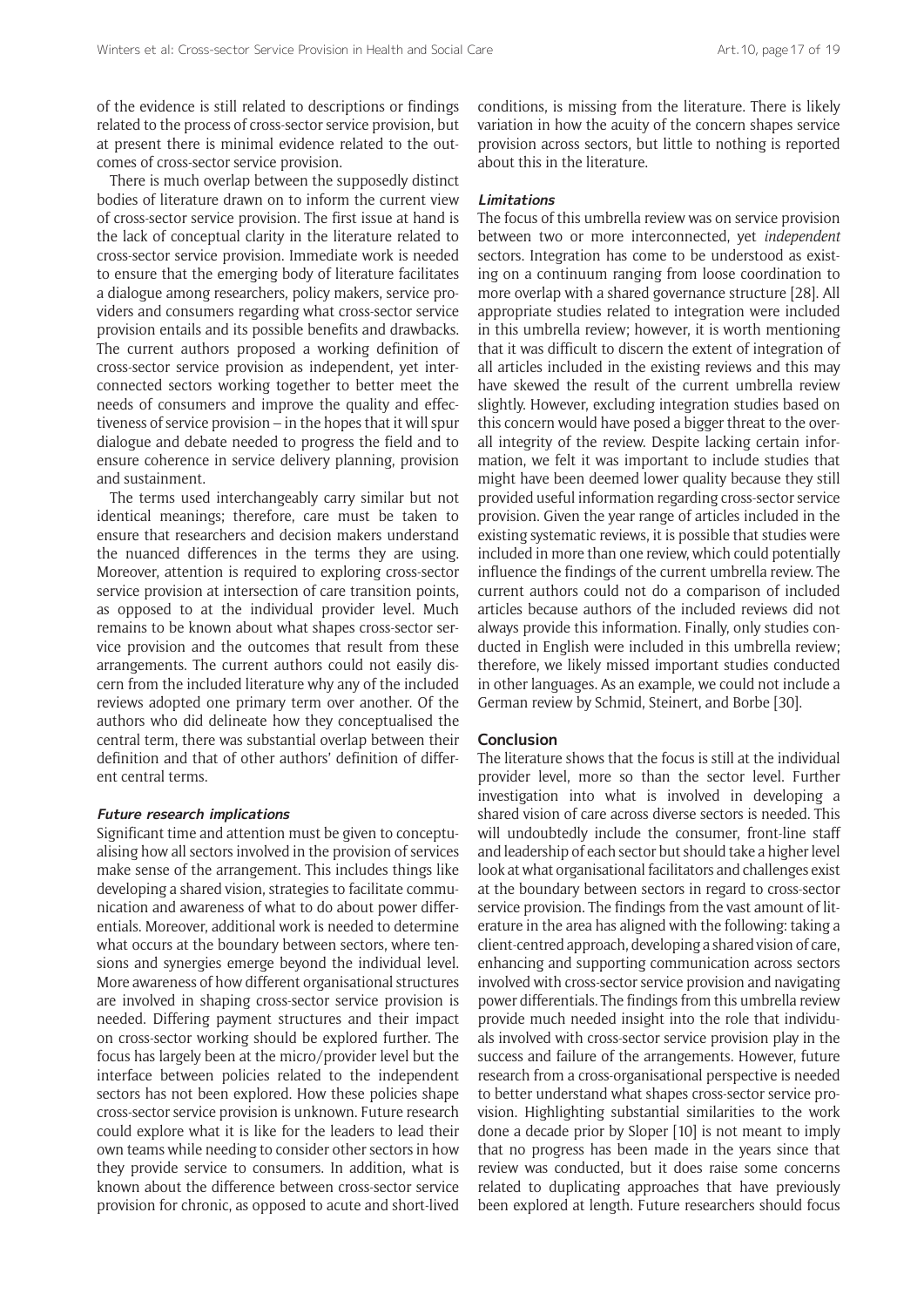on novel aspects that advance our understanding of crosssector service provision.

# **Competing Interests**

The authors declare that they have no competing interests.

# **Reviewers**

**Michael Gregory**, Clinical Director, Trafford CCG, Sale, UK.

**Sanneke Schepman**, Senior Policy Advisor at the Dutch Ministry of Health Welfare and Sports and PhD student at the Netherlands Institute for health services research, Netherlands.

# **Notes**

- 1. We use the term 'sector' to refer to divisions of the healthcare and social care industries that are distinct from one another with regard to structure.
- 2. The authors of the current article will use the 'primary term' when referring to the terms specified by the authors of the included review articles. They include: Integration, Collaboration, or Partnership and articles will be categorised this way for the remainder of the current article. It is important to note that often the authors not only adopted a primary term but also used numerous different terms interchangeably throughout the individual articles.

# **References**

- 1. **Glasby, J** and **Dickinson, H.** Partnership working in health and social care: what Is integrated care and how can we deliver it? 2nd ed. Bristol, United Kingdom: Policy Press; 2008.
- 2. **Kodner, D** and **Spreeuwenberg, C.** Integrated Care: Meaning, Logic, Applications, and Implications – a Discussion Paper. *Journal of Integrated Care.* 2002 (14 November); 2(2). ISSN 1568-4156. Cited March 22, 2015.
- 3. **Ansari, WE, Phillips, CJ** and **Hammick, M.** Collaboration and partnerships: developing the evidence base. *Health and Social Care in the Community*. 2001; 9(4): 215–27. DOI: [http://dx.doi.](http://dx.doi.org/10.1046/j.0966-0410.2001.00299.x) [org/10.1046/j.0966-0410.2001.00299.x](http://dx.doi.org/10.1046/j.0966-0410.2001.00299.x)
- 4. **Winters, S, Magalhaes, L** and **Kinsella, EA.** Interprofessional Collaboration in Mental Health Crisis Response Systems: A Scoping Review. *Disability and Rehabilitation*. 2015; 37(23): 2212–2224. DOI: [http://](http://dx.doi.org/10.3109/09638288.2014.1002576) [dx.doi.org/10.3109/09638288.2014.1002576](http://dx.doi.org/10.3109/09638288.2014.1002576)
- 5. **Kernaghan, K.** Partnership and public administration: conceptual and practical considerations. *Canadian Public Administration*. 1993; 36(1): 57. DOI: [http://](http://dx.doi.org/10.1111/j.1754-7121.1993.tb02166.x) [dx.doi.org/10.1111/j.1754-7121.1993.tb02166.x](http://dx.doi.org/10.1111/j.1754-7121.1993.tb02166.x)
- 6. **Babiak, K** and **Thibault, L.** Challenges in multiple cross-sector partnerships. *Nonprofit Voluntary Sector Quarterly*. 2009; 38(1): 117–43. DOI: [http://dx.doi.](http://dx.doi.org/10.1177/0899764008316054) [org/10.1177/0899764008316054](http://dx.doi.org/10.1177/0899764008316054)
- 7. **Scott, C** and **Hofmeyer, A.** Networks and social capital: a relational approach to primary healthcare reform. *Health Research Policy and Systems*. 2007; 5: 9. DOI: <http://dx.doi.org/10.1186/1478-4505-5-9>
- 8. **Varda, D, Shoup, JA** and **Miller, S.** A systematic review of collaboration and network research in the public affairs literature: implications for public health practice and research. *American Journal of Public Health*. 2012; 102(3): 564–71. DOI: [http://](http://dx.doi.org/10.2105/AJPH.2011.300286) [dx.doi.org/10.2105/AJPH.2011.300286](http://dx.doi.org/10.2105/AJPH.2011.300286)
- 9. **Zwarenstein, M** and **Reeves, S.** Knowledge translation and interprofessional collaboration: where the rubber of evidence-based care hits the road of teamwork. *The Journal of Continuing Education in the Health Professions*. 2006; 26(1): 46–54. DOI: [http://](http://dx.doi.org/10.1002/chp.50) [dx.doi.org/10.1002/chp.50](http://dx.doi.org/10.1002/chp.50)
- 10. **Sloper, P.** Facilitators and barriers for co-ordinated multi-agency services. *Child: Care. Health and Development*. 2004; 30(6): 571–80. DOI: [http://dx.doi.](http://dx.doi.org/10.1111/j.1365-2214.2004.00468.x) [org/10.1111/j.1365-2214.2004.00468.x](http://dx.doi.org/10.1111/j.1365-2214.2004.00468.x)
- 11. **Aromataris, E, Fernandez, R, Godfrey, C, Holly, C, Khalil, H** and **Tungpunkom, P.** The Joanna Briggs Institute Reviewers' Manual 2014: methodology for JBI umbrella reviews. Adelaide, Australia: The Joanna Briggs Institute; 2014.
- 12. **Aromataris, E, Fernandez, R, Godfrey, C, Holly, C, Khalil, H** and **Tungpunkom, P.** Summarizing systematic reviews: methodological development, conduct, and reporting of an umbrella review approach. *Journal of Evidence Based Healthcare*. 2015; 13: 1. DOI: [http://dx.doi.org/10.1097/](http://dx.doi.org/10.1097/xeb.0000000000000055) [xeb.0000000000000055](http://dx.doi.org/10.1097/xeb.0000000000000055)
- 13. **Higgins, J** and **Green, S.** Cochrane handbook for systematic reviews of interventions. West Sussex, England: Wiley; 2011.
- 14. **Grant, MJ** and **Booth, A.** A typology of reviews: an analysis of 14 review types and associated methodologies. *Health Information and Libraries Journal*. 2009; 26(2): 91–108. DOI: [http://dx.doi.](http://dx.doi.org/10.1111/j.1471-1842.2009.00848.x) [org/10.1111/j.1471-1842.2009.00848.x](http://dx.doi.org/10.1111/j.1471-1842.2009.00848.x)
- 15. **Dowling, B, Powell, M** and **Glendinning, C.** Conceptualizing successful partnerships. *Health and Social Care in the Community*. 2004;12(4): 309–17. DOI: [http://dx.doi.org/10.1111/j.1365-2524.](http://dx.doi.org/10.1111/j.1365-2524.2004.00500.x) [2004.00500.x](http://dx.doi.org/10.1111/j.1365-2524.2004.00500.x)
- 16. **Loader, BD, Hardey, M** and **Keeble, L.** Health informatics for older people: a review of ICT facilitated integrated care for older people. *International Journal of Social Welfare*. 2008; 17(1): 46–53. DOI: [http://](http://dx.doi.org/10.1111/j.1468-2397.2007.00489.x) [dx.doi.org/10.1111/j.1468-2397.2007.00489.x](http://dx.doi.org/10.1111/j.1468-2397.2007.00489.x)
- 17. **Soto, TA, Bell, J** and **Pillen, MB.** Literature on integrated HIV care: a review. *AIDS Care – Psychological and Socio-Medical Aspects of AIDS/ HIV*. 2004; 16(Suppl. 1): S43–55. DOI: [http://](http://dx.doi.org/10.1080/09540120412331315295) [dx.doi.org/10.1080/09540120412331315295](http://dx.doi.org/10.1080/09540120412331315295)
- 18. **Green, A, DiGiacomo, M, Luckett, T, Abbott, P, Davidson, PM, Delaney, J,** et al. Cross-sector collaborations in Aboriginal and Torres Strait Islander childhood disability: a systematic integrative review and theory-based synthesis. *International Journal of Equity Health*. 2014; 13(1): 126. DOI: [http://dx.doi.](http://dx.doi.org/10.1186/s12939-014-0126-y) [org/10.1186/s12939-014-0126-y](http://dx.doi.org/10.1186/s12939-014-0126-y)
- 19. **Butler, M, Kane, RL, McAlpine, D, Kathol, R, Fu, SS, Hagedorn, H,** et al. Does integrated care